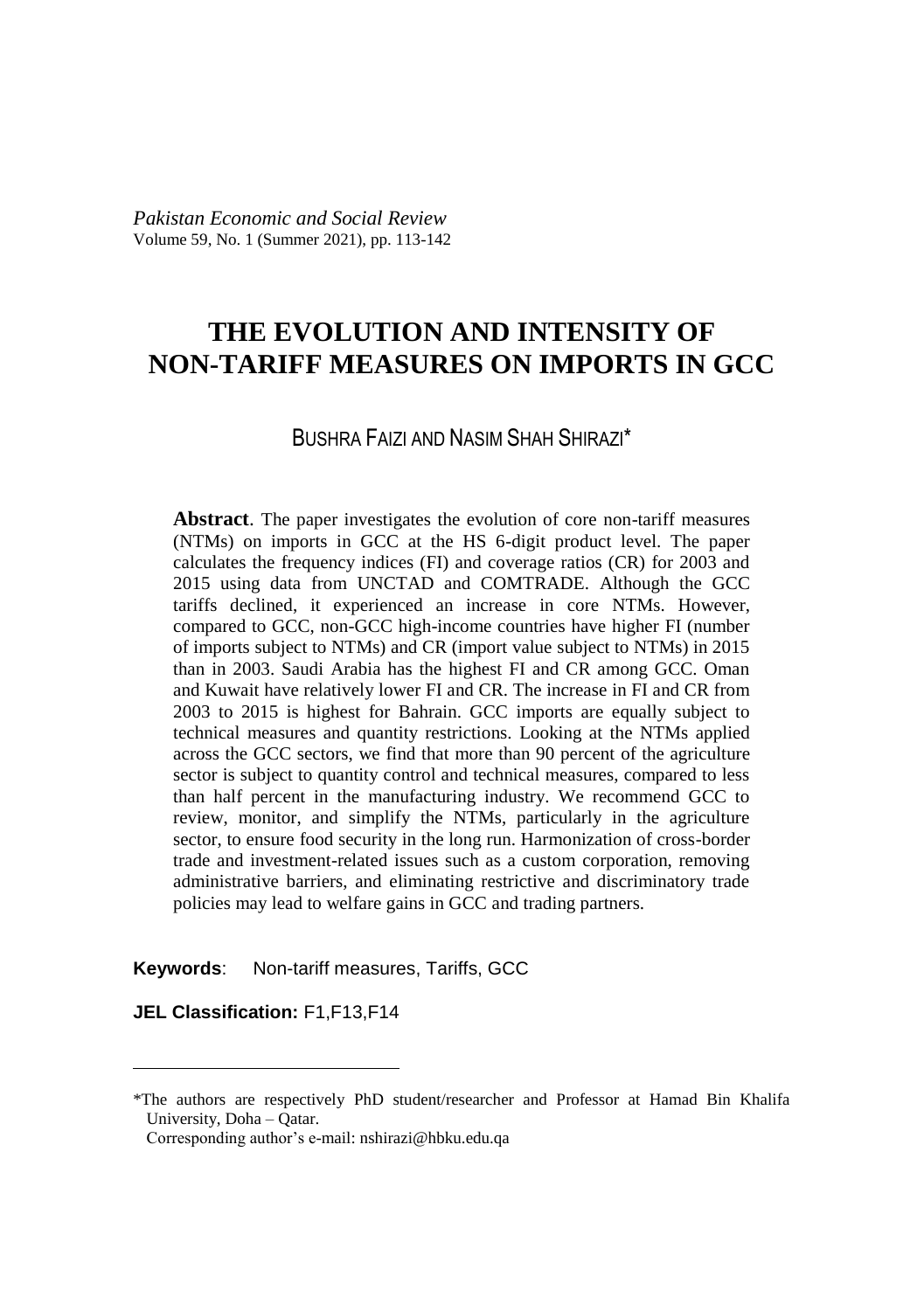### **I. INTRODUCTION**

UNCTAD defines NTM as: "policy measures other than ordinary customs tariffs that can potentially have an economic effect on international trade in goods, change in quantities traded, or prices or both"(UNCTAD 2019). The definition shields trade and non-trade policy instruments, like quotas or price controls; human rights and environmental protection; and other measures related to Sanitary and Phytosanitary (SPS). However, tariff rates have been significantly reduced from the last few decades due to the regional and multilateral trade dialogues and unilateral liberalization. With the decline in tariff, economies have witnessed an increase in non-tariff measures.

Most NTMs are regulatory measures, while traditional measures, i.e., quotas and non-automatic licensing, are less common. Unlike NTMs, tariffs are transparent in content and easier to monitor. The policy objectives of NTMs include the protection of human, animal, and plant health. Environmental protection is also one of the core objectives. Although NTMs are meant to serve legitimate non-trade public policy objectives, compared to customs tariffs, the trade-related costs of NTMs are projected to be double. According to UNCTAD (2019), the economic cost of sanitary and phytosanitary measures (SPS) and technical barrier to trade (TBT) is 1.6 percent of worldwide gross domestic product (\$1.4 trillion).

Trade costs in Organization of Islamic Council (OIC) countries are higher than in developed and other developing countries, as shown in figure a. With declining tariffs and trade liberalization, there has been a reduction in trade costs globally. However, on average, OIC countries' trade costs decreased by 9 percent only compared to 20 percent cost reduction in the developed world, from 1995-2010 (OIC outlook report 2014).

There is a dearth of studies on NTM, and existing literature mainly focuses on western economies and developing countries (Kee et al. 2009; Niu et al. 2018; Felbermayr and Jung 2011; Eibl and Malik 2016). The NTMs of GCC have not been investigated so far.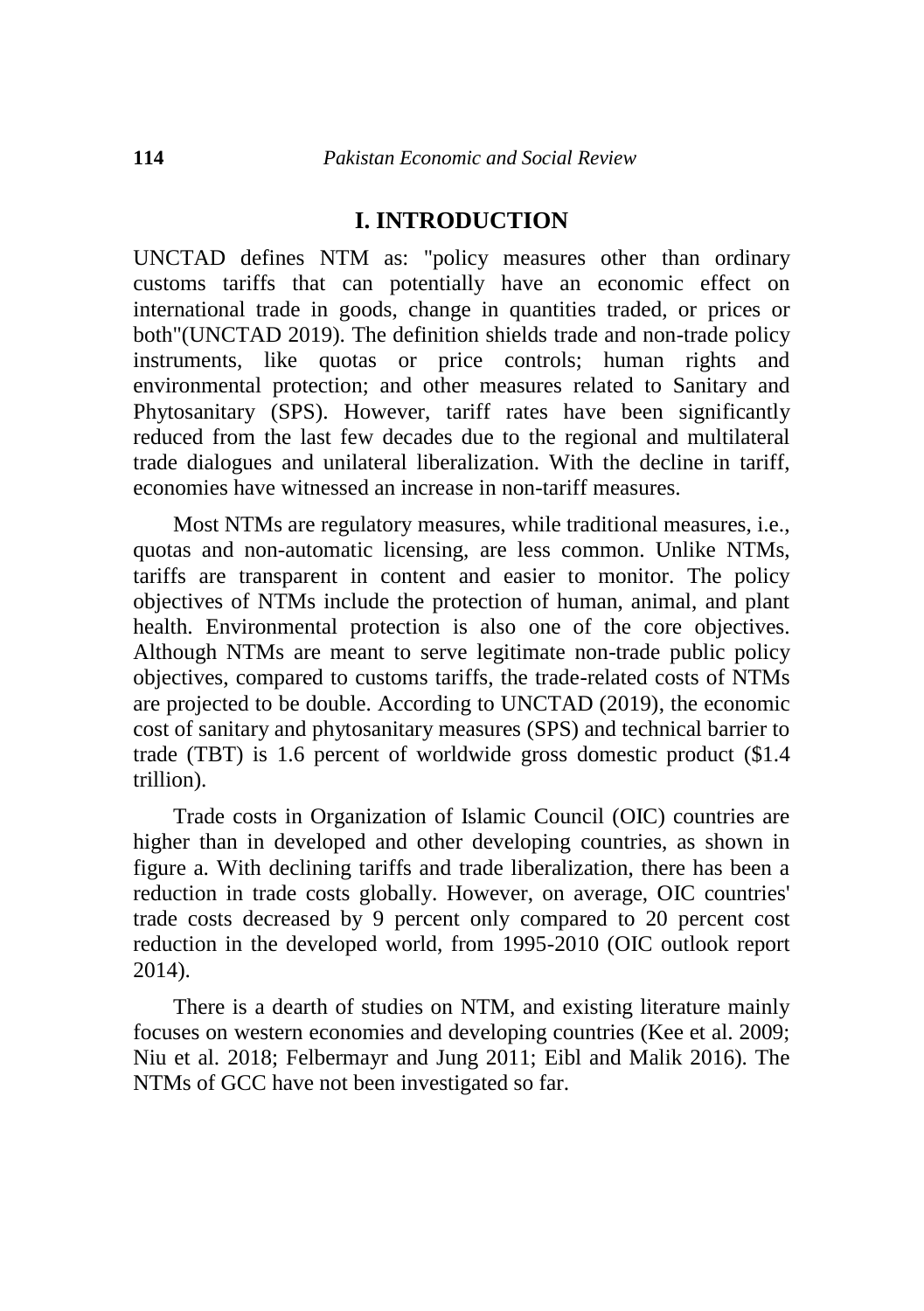

Figure 1

Comparison of Average Level of Trade Protectionism in OIC Countries and Other Economies

Source: World Tariff Profile 2012/UNCTAD

The GCC countries, including Bahrain, Kuwait, Oman, Qatar, Saudi Arabia, and the United Arab Emirates, are vital in international trade. They are among the most affluent economies in OIC. GCC was formed in 1981 to foster regional integration and economic growth among the member countries. GCC countries have distinct characteristics. GCC has a relatively younger population with a significant size of the potential consumer market and has the highest purchasing power of the average consumer among OIC. The GCC members are vulnerable to volatile oil and gas prices in the global market and rapidly moving towards economic diversification.

Researchers argue that trade protection tends to be lower in highincome countries than in less developed countries, and this study is the first step to exploring the trade protection in GCC. Although tariffs are low in GCC than non-GCC, NTMs have been rising during the last decade. For example, WITS data shows that 75 percent of the imported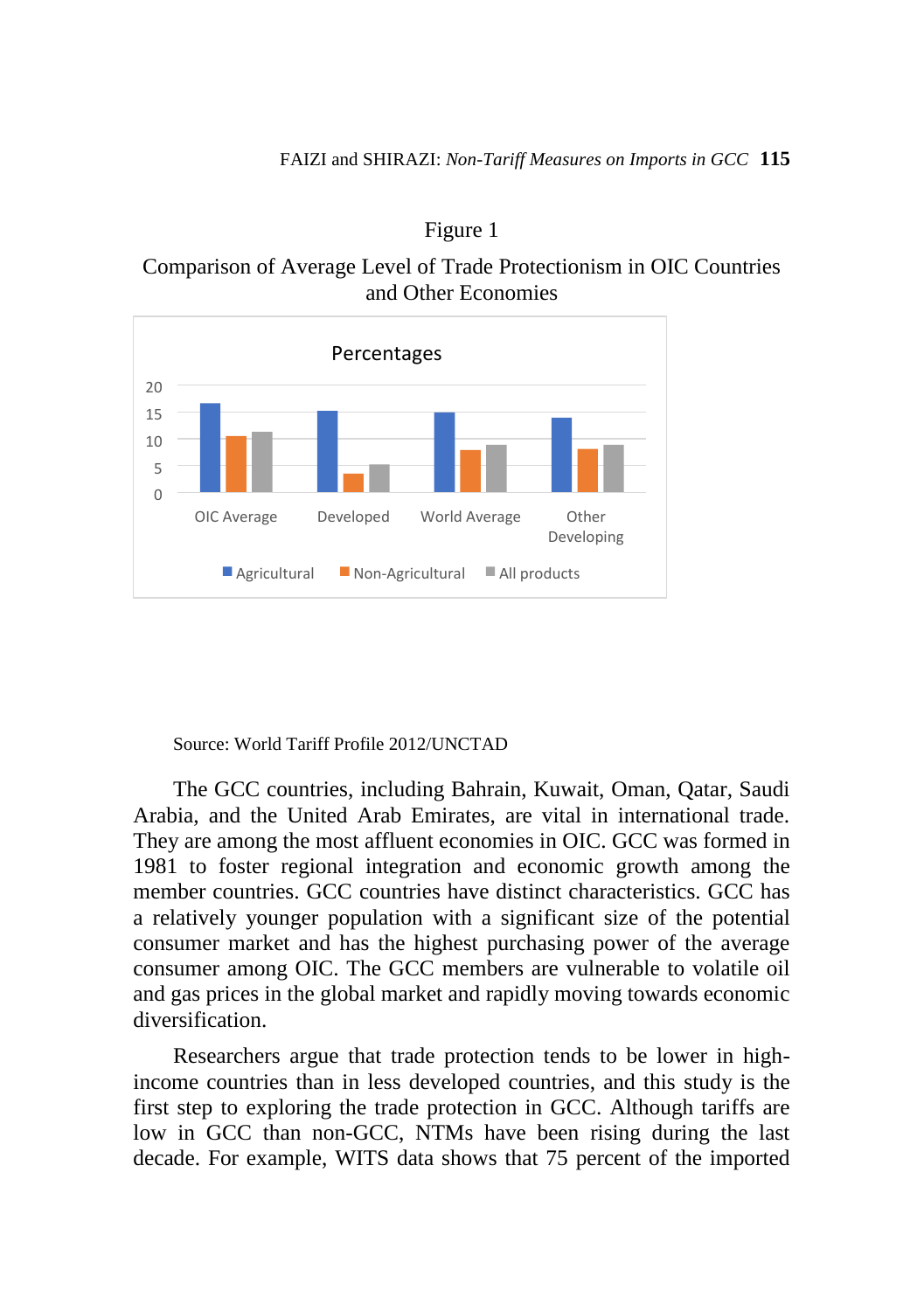products in Saudi Arabia were subject to NTMs as reported for 2016. Moreover, many studies found that with a decline in tariff, the NTMs enforcement is surging (Niu et al. 2018; Eibl and Malik 2016; Tudelamarco et al., 2014).

Import restrictions in GCC may affect economies in two ways. First, import restrictions can be viewed as an export duty since it increases the input cost and creates hurdles for exporters to compete internationally. Another way is, import restrictions affect the exporting countries, and GCC imports mainly from developing countries that are already vulnerable to invisible trade restrictions. Free flow of goods and services is crucial for fast-growing GCC members for deeper integration.

Multi-Agency Support Team (MAST) classifies NTMs on imports into technical measures and non-technical measures.<sup>1</sup> There are 16 chapters of NTMs on imports. This paper focuses on technical measures include; chapter A. Sanitary and phytosanitary measures (SPS), chapter B. Technical Barriers to Trade (TBT), chapter C. Pre-shipment inspection and other formalities, chapter D. Price control, and chapter E. licenses, Quotas, and other quantity control measures. Each chapter is further divided into sub-chapters which will be discussed in the data section in detail.

The paper looks at the evolution and intensity of non-tariff measures in GCC compared to non-GCC high-income countries. In addition, the study aims to see the tariff structure and investigate the use of NTMs in GCC, which has not been explored so far.

#### **SIGNIFICANCE OF STUDY**

 $\overline{a}$ 

NTMs are not evident in contents hence challenging to control and monitor. Compliance with NTMs is a trade cost. Such costs include welfare costs, administrative costs, and resource costs. Also, it has been reported that the trade protection given by NTMs dominates the tariff protection (Niu et al., 2018). Therefore, simplifying the custom process and opening trade borders is necessary, especially during pandemics when the growth is becoming more inequitable. According to World

<sup>&</sup>lt;sup>1</sup> United Nation Conference for Trade and Development (UNCTAD) established the Multi-Agency Support Team (MAST) to work on the taxonomy of NTMs in 2006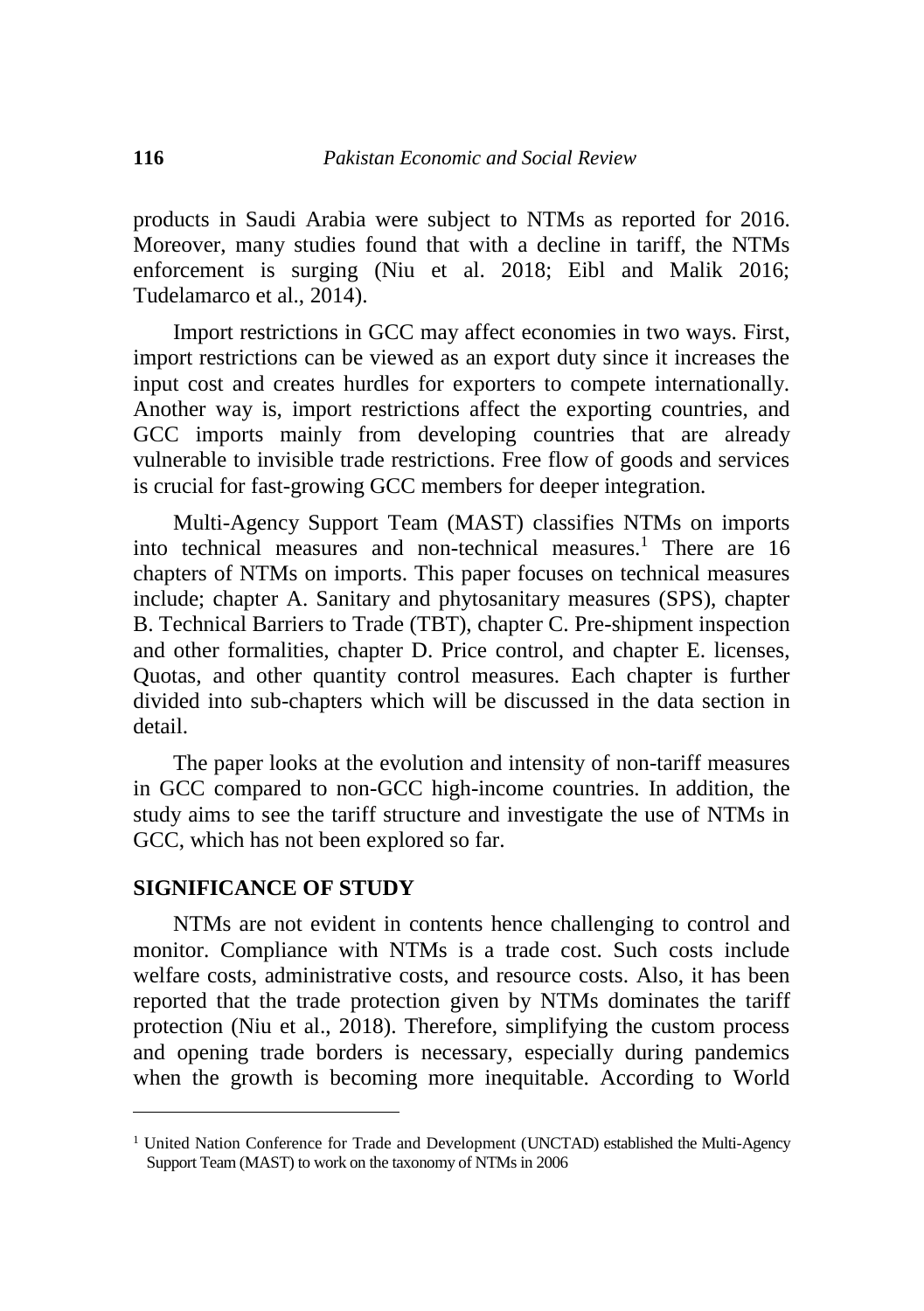Trade Organization, open trade is the possibility of inclusive growth and equitable economic revival.

### **LIMITATION**

 $\overline{a}$ 

The study presents descriptive statistics to see how NTMs evolve in GCC with the reduction in tariff and does not calculate the tariff equivalent of NTMs to know the price raising effect of NTMs compared to the tariff.

## **II. REVIEW OF LITERATURE**

International trade protectionism has a broad domain, and researchers discussed protectionism from multiple socio-economic perspectives literature on NTM is scant relative to the tariff. The main reason is the lack of robust trade theories about NTMs and difficulty in measuring NTMs as they are not tractable. In addition, the highly fragmentary data on NTM does not allow comparative analysis across countries which is another reason for scant literature on NTMs despite its emergence as a vital trade protection tool.

Kee et al. (2009) estimate trade-restrictive indices TRI, OTRI, and MA-OTRI, by using tariff data only and later combining tariff and nontariff barriers  $(NTBs)^2$ . They conclude that in all the three indices NTBs are a significant source of protection. In the OTRI estimate, on average, NTBs caused the addition of 87 percent to the level of restrictiveness caused by the tariff. They estimate tariff equivalent (AVEs) of NTBs and conclude that low-income African countries have the highest AVEs of core NTMs and middle-income countries relatively higher. Also, agricultural products have a higher level of AVEs than manufacturing goods. Kee et al.'s (2009) study was a pioneering work and the first study to calculate AVEs of NTMs. However, they use data for 2002 to study 87 countries that do not include all the GCC members. Since the study uses

<sup>2</sup> Trade restrictive index (TRI) captures the uniform tariff if applied to imports instead of the current structure of protection, that would leave home welfare at its current level. Overall Trade Restrictive Index (OTRI) captures the trade policy distortion that each country imposes on its import bundle. Market access Restrictive Index (MA-RI) captures the trade policy distortion imposed by the trading partners of each country on its export bundle.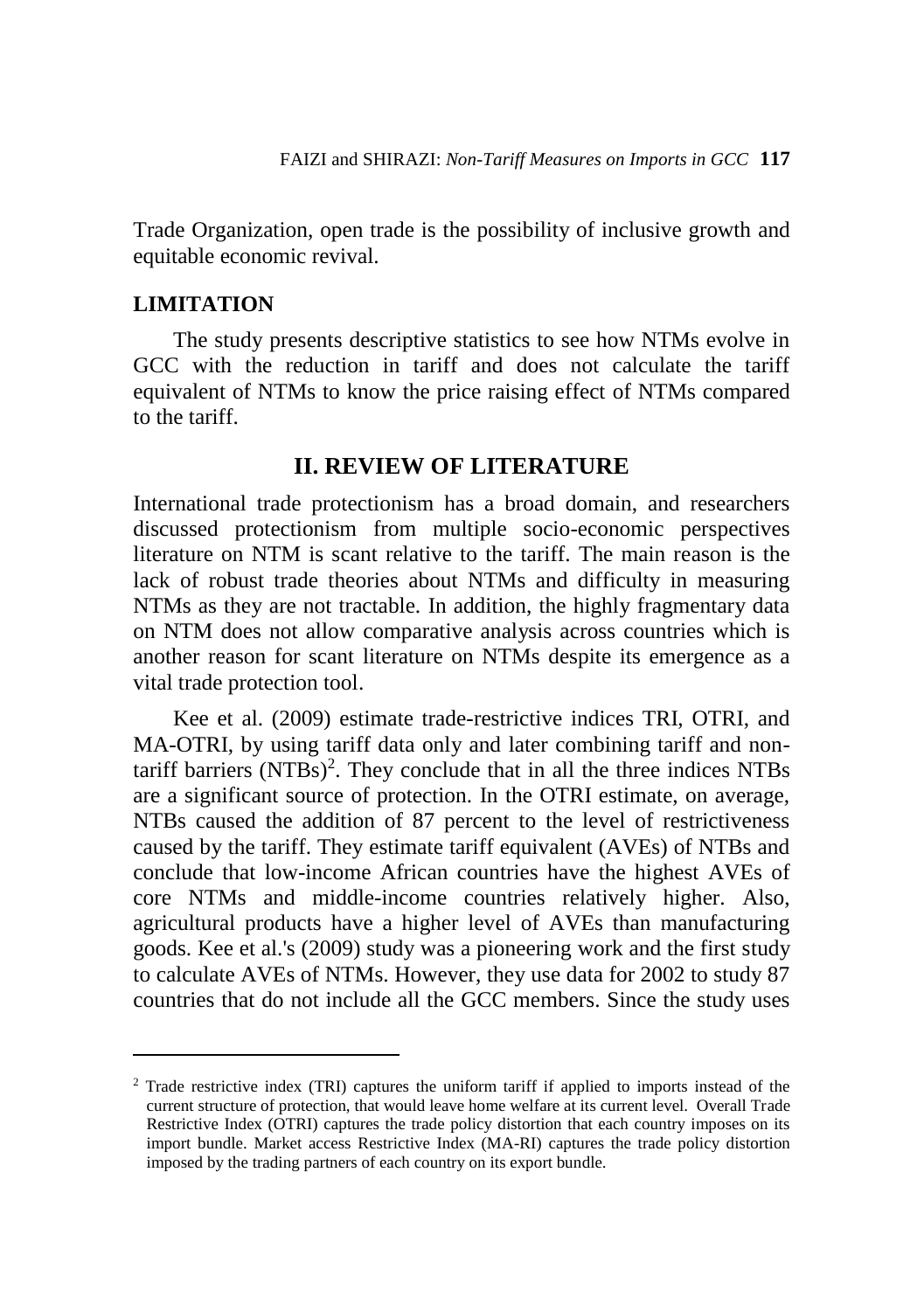data for a single year, it does not explain the evolution of protection from NTMs.

Niu et al. (2018) estimate the AVES of NTMs following the methodology developed by Kee et al. (2009). They use discrete data at three-year intervals from 1997 to 2015, which allows studying the evolution and incidence of NTMs over time. Niu et al. (2018) use data from UNCTAD-TRAINS<sup>3</sup> and estimates the NTMs overtime for 97 countries, excluding GCC members. The study focuses on high-income OECD countries instead. They conclude that the overall protection is dominated by NTM protection, and technical measures are widely applied NTMs. Their significant findings are consistent with Kee et al. (2009) and show a significant increase in overall protection given by NTMs with the declining average tariff over time. Furthermore, they conclude that overall protection increased despite the trade liberalization policies connected with reducing tariffs. They report that in 1997 tariff was greater than NTM for 43 percent of the product, and the percentage dropped to 27 in 2015.

Researchers debate the relationship between tariff and NTMs and largely agree that they are substitutes, based on the evidence that incidents of NTM rise with a declining tariff (Kee et al. 2009; Tudelamarco et al. 2014; Eibl and Malik 2016; Kee and Nicita 2016).4 However, the effect of NTM on overall trade is vague. For instance, the cost of compliance restricts the exporters from accessing the market; such measures may protect their domestic producers of the same good. On the contrary, the high regulatory requirement also may increase consumers' confidence expanding the demand for the same imported goods.

The papers mentioned above do not consider streamlining the regulatory environment. Cadot et al. (2018) estimate the trade effects of NTMs on trade volume and trade value, viewing the regulatory distance. They separately evaluate the price effect and volume effect and comment that price-based effect can facilitate trade, but at the same point, they

 $\overline{a}$ 

<sup>3</sup> Kee et al. (2009) use UNCTAD's old system of classification of NTM, called TCMS while Niu et al. (2018) use a new system of classification, i.e. UNCTAD-MAST

<sup>4</sup> Also see World Bank Report, 2012; Trade and public policies; A closer look at non-tariff measures in the 21<sup>st</sup> century pp:71.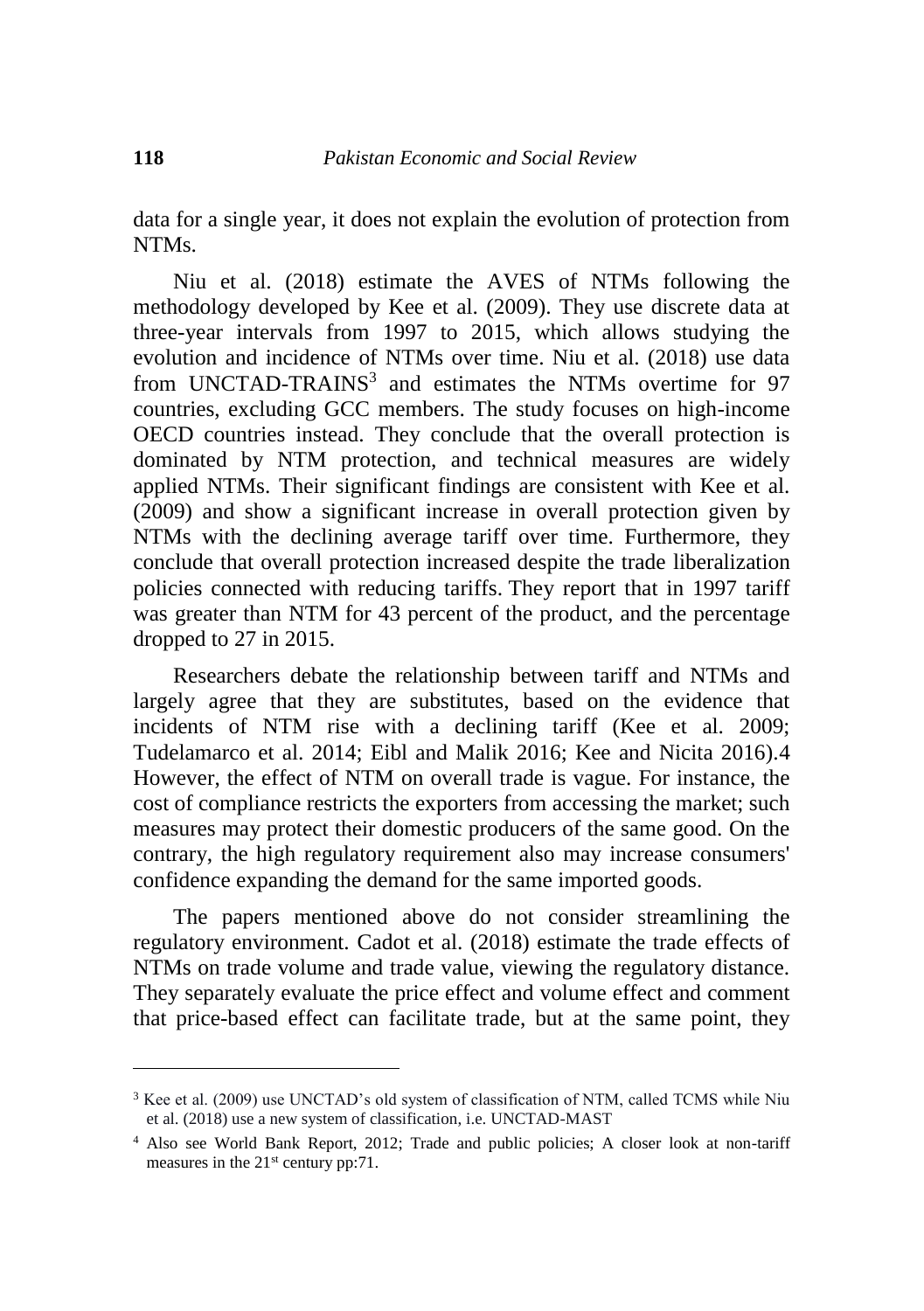recognize that the trade cost of NTMs often reduces trade volume. The price-based estimation result shows that NTMs reduce information asymmetries and increase consumers' confidence in imported products. The volume-based results show that trade costs from NTMs often reduce trade volume, except in sanitary and phytosanitary areas that need a close regulatory environment.

Other studies discuss the effect of NTM on trade without measuring the AVEs. Liu et al. (2019) investigate the impact of NTMs on agriculture exports in African countries. They compare the real export value in the presence of NTMs and predicted export value in the absence of NTMs to see the effect of NTMs on exports. They conclude that the actual exports were far less than predicted values. Hu and He (2020) discuss that the export deflation effect of exporter market expansion occurs given the low incidence of NTM in the new export market. It means that deflation tends to be less costly if the incidence of NTM in the new potential market is low. This implies that NTM may impede exporters from entering a new market.

Most of the studies ignore the evolution of NTMs. Chadee et al. (2014) highlight that the non-tariff barriers are a structural impediment in limiting the economic benefit of free trade agreements for Australian businesses in trade and investment in GCC. They discuss that Institutional barriers are a significant hindrance and include bureaucratic regulation for business documentation, financial barriers, labeling standards, lack of transparency in the administrative process, and preferential trade agreements of GCC with other countries.

Another limitation of the literature related to NTMs is that they have not looked at the restriction of NTMs on services. Fontagne et al. (2016) provided a major improvement in this respect. They concluded that protection by NTMs has a significant impact on the service sector because they introduce immediate costs on the exporter of goods and services.

Countries use NTMs as an alternative policy tool because trade liberalization limits the use of tariffs. In most countries, including GCC, tariffs and quotas declined significantly during the last decade. However, non-tariff measures, including health standards, customs procedures, and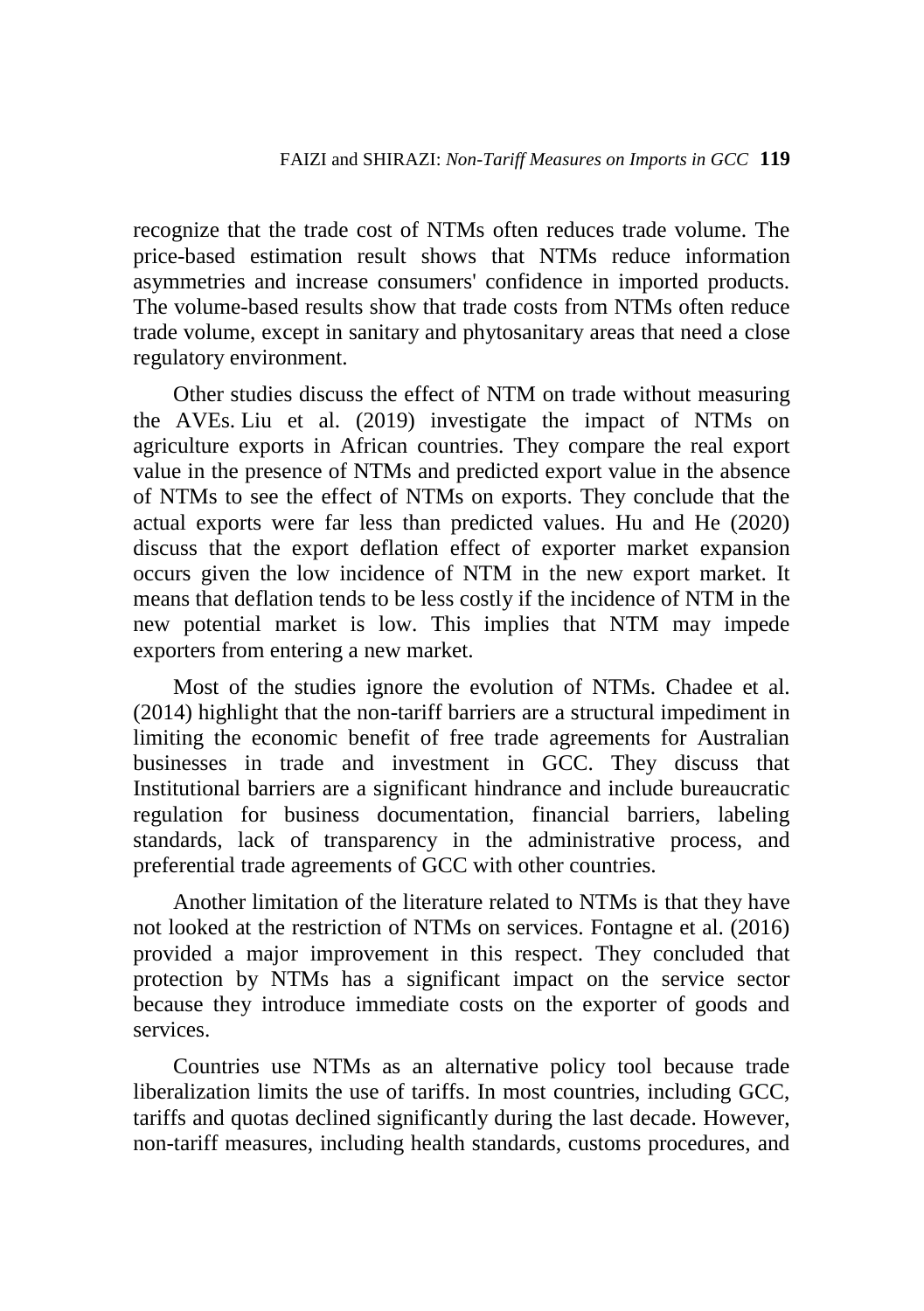administrative procedures, hindered the free flow of goods and services. As a result, NTMs are proliferating as trade regulatory tools, and their contribution to trade protection and restrictiveness is significantly higher than that of tariff.<sup>5</sup> Unfortunately, there is a shortage of studies discussing the NTMs in GCC members. This paper fills the gap by providing the evolution and intensity of NTMs and their application on imports in GCC members.

### **III. METHODOLOGY**

There are two main approaches to measure the effect of NTMs in terms of tariff equivalent (AVEs) of NTMs. The first approach is the price differential between the c.i.f price of imported goods and domestic price. The second approach is the price differential between the domestic price for a specific good and the overseas reference price for the same good.

The purpose of this paper is to explore the evolution of NTMs in GCC. The descriptive analysis is based on two inventory measures: frequency index and coverage ratio to see the pervasiveness of NTMs in GCC. Note that the frequency index and coverage ratio do not provide any information on the degree of trade protection, trade restrictiveness, and welfare effect.

Following Nicita and Gourdon (2013), we use the following formula to calculate the frequency index of NTMs imposed by country j:

$$
F_{ijk} = \left[\frac{\sum D_{ijk} M_{ij}}{\sum M_{ij}}\right] * 100\tag{1}
$$

where  $F_{ijk}$  is the frequency index in a particular category of the core NTMs *k* for a group of products, *i* in country j;  $M_{ij}$  is a dummy variable that indicates if those products, *i*, are imported into country j, and the dummy variable  $D_{ijk}$  shows the presence of at least one of the core NTMs in the NTMs category, k, for the product group, i in country j. The frequency index (FI) summarizes the percentage of the number of imported products affected by at least one category of core NTMs. It lies

 $\overline{a}$ 

<sup>5</sup> Non-tariff measures are different than non-tariff barriers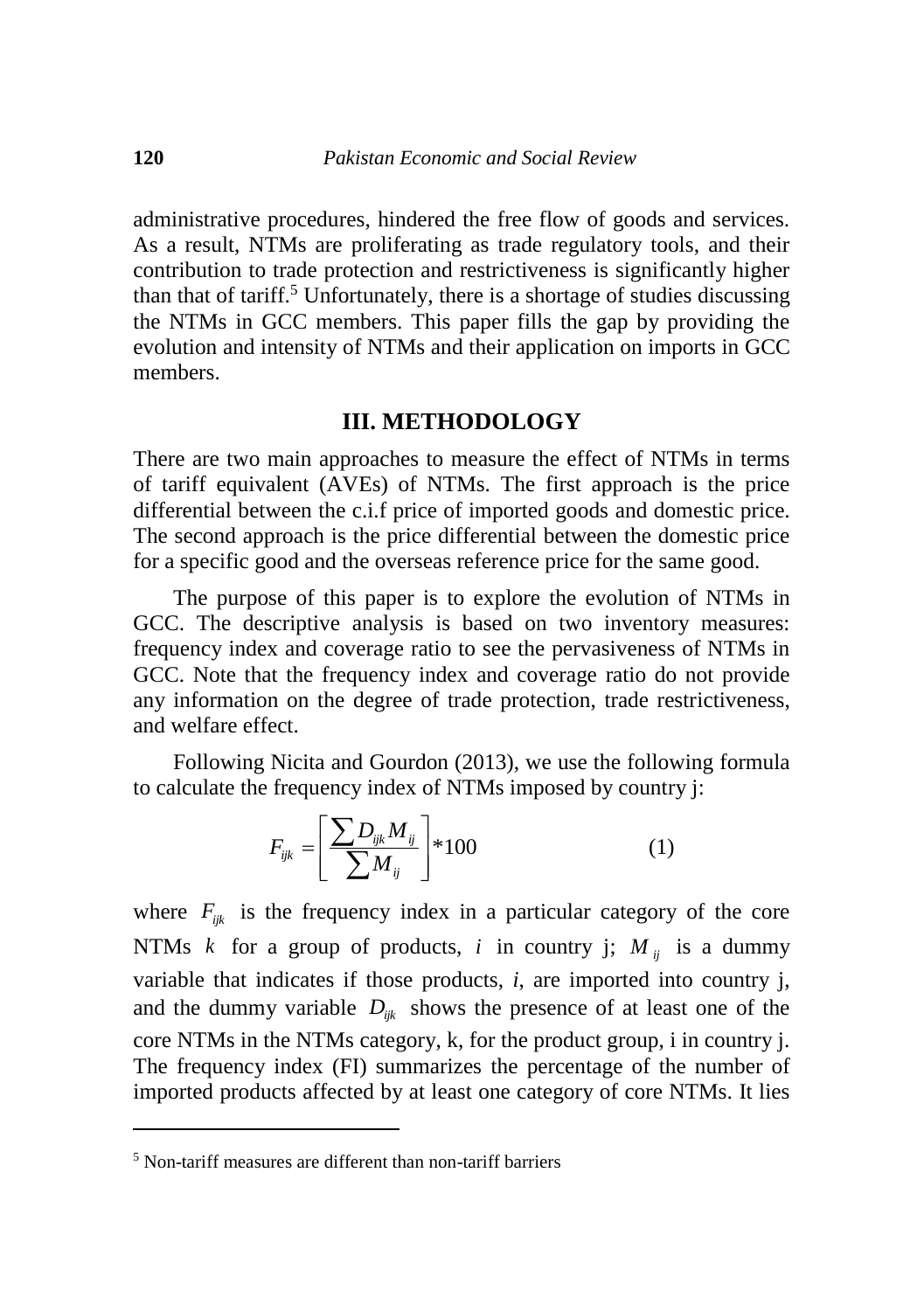between 0 and 1. The greater the value, the higher is the frequency of core NTMs. This paper reports the frequency index lying between 0 and 100 percent.

The importance of NTMs on import values is estimated using the coverage ratio. The coverage ratio (CR) measures the value of imports subject to at least one core NTMs category. Thus, the higher the value, the greater is the coverage by core NTMs.

Adopted from Nicita and Gourdon (2013), the coverage ratio is calculated using the following equation:

$$
C_{ijk} = \left[\frac{\sum D_{ijk} V_{ij}}{\sum V_{ij}}\right] * 100
$$
 (2)

where  $C_{ijk}$  is the coverage ratio in a category of the core NTMs,  $k$ , for a group of products, *i*, in country j,  $V_{ij}$  is the import value of products *i* in country *j*. The dummy variable  $D_{ijk}$  represent the presence or absence of at least one core NTMs , *k*, for the product group, *i*. in country *j*.

If the coverage ratio is greater than the frequency index it means the impact of NTMs is high.

## **DATA**

 $\overline{a}$ 

The latest available data for the year 2015 on NTM at 6-digit harmonized system is taken from UNCTAD-TRAINS.<sup>6</sup> The import data is taken from UN Comtrade.<sup>7</sup> The frequency index and coverage ratio are calculated for the years 2003 and 2015. The NTMs introduced since inception to 2003 are considered in 2003 calculations, while NTMs introduced since inception to 2015 are used in 2015 calculations. Tariff data is taken from WITS.<sup>8</sup> This paper focuses on core NTMs which include technical measures (TRAINS M3 code A, B, C), quantity control (TRAINS M3 code A1, B1, E1-E3, G33), price control measures

<sup>6</sup> https://trains.unctad.org

<sup>7</sup> https://comtrade.un.org

<sup>8</sup> https://wits.worldbank.org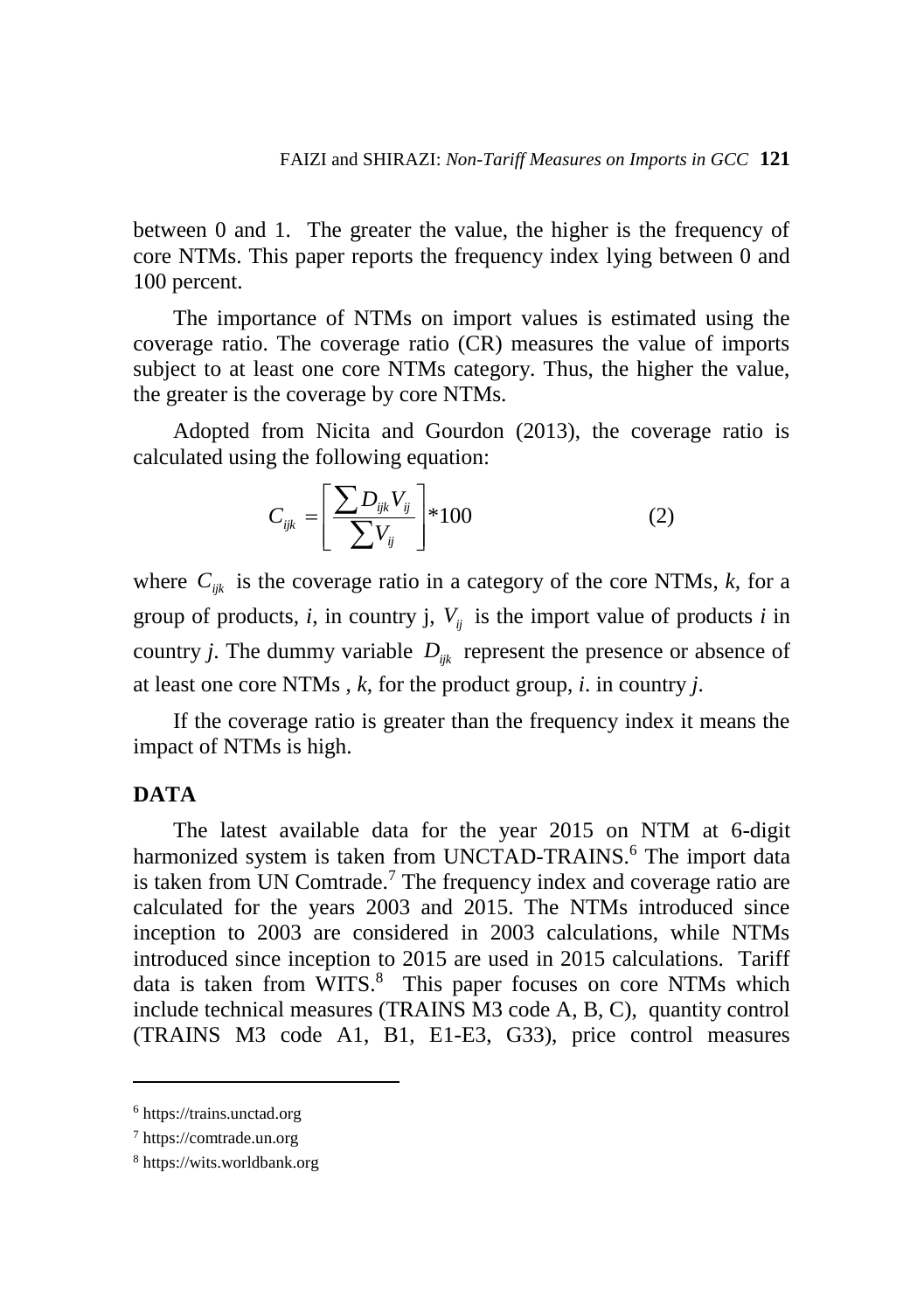(TRAINS M3 code F1-F3), and monopolistic measures (TRAINS M3 code H). The top five mostly applied NTMs in GCC are given in annex A, listed according to the coverage in terms of partners and products. Annex A shows that the NTMs introduced in GCC primarily include certification requirements, testing requirements, additional custom formalities, prohibition for non-economic reasons, inspection requirements, and licensing requirements. These measures fall in quantity control and technical measures.

The Price control measures were less frequently applied in all GCC, and monopolistic measures were only used for Saudi Arabia and the United Arab Emirates, hence not considered in the calculation. Therefore, the analysis is based on two categories of core NTMs, i.e., technical measure and quantity control.

## **IV. RESULTS AND DISCUSSION**

### **EVOLUTION AND INTENSITY OF CORE NTMS IN GCC**

The frequency indices and coverage ratios calculated using equation 1 and equation 2 in the methodology section are reported in Table 1 and figure 1. Results show that the number of imports subject to NTMs increased significantly from 2003 to 2015 in all the GCC members.

| <b>D</b><br>ADL |  |
|-----------------|--|
|-----------------|--|

Frequency Index and Coverage Ratio of Core NTMs in GCC (2003 and 2015)

|            |       | Frequency index |       | Coverage Ratio |
|------------|-------|-----------------|-------|----------------|
| Countries  | 2003  | 2015            | 2003  | 2015           |
| <b>BHR</b> | 15.11 | 48.62           | 19.62 | 72.77          |
| <b>KWT</b> | 12.13 | 29.24           | 7.36  | 52.29          |
| <b>OMN</b> | 27.38 | 52.33           | 23.04 | 53.12          |
| SAU        | 47.39 | 73.36           | 67.01 | 80.24          |
| QAT        | 37.31 | 59.78           | 16.05 | 70.58          |
| UAE        | 28.41 | 48.17           | 20.53 | 61.22          |

Note: The calculations for 2015 slightly vary from the figures reported on the WITS website because only core NTMs are considered here. Also, WITS reports the frequency index and coverage ratio for a single year, a different year for each country. For UAE, as the import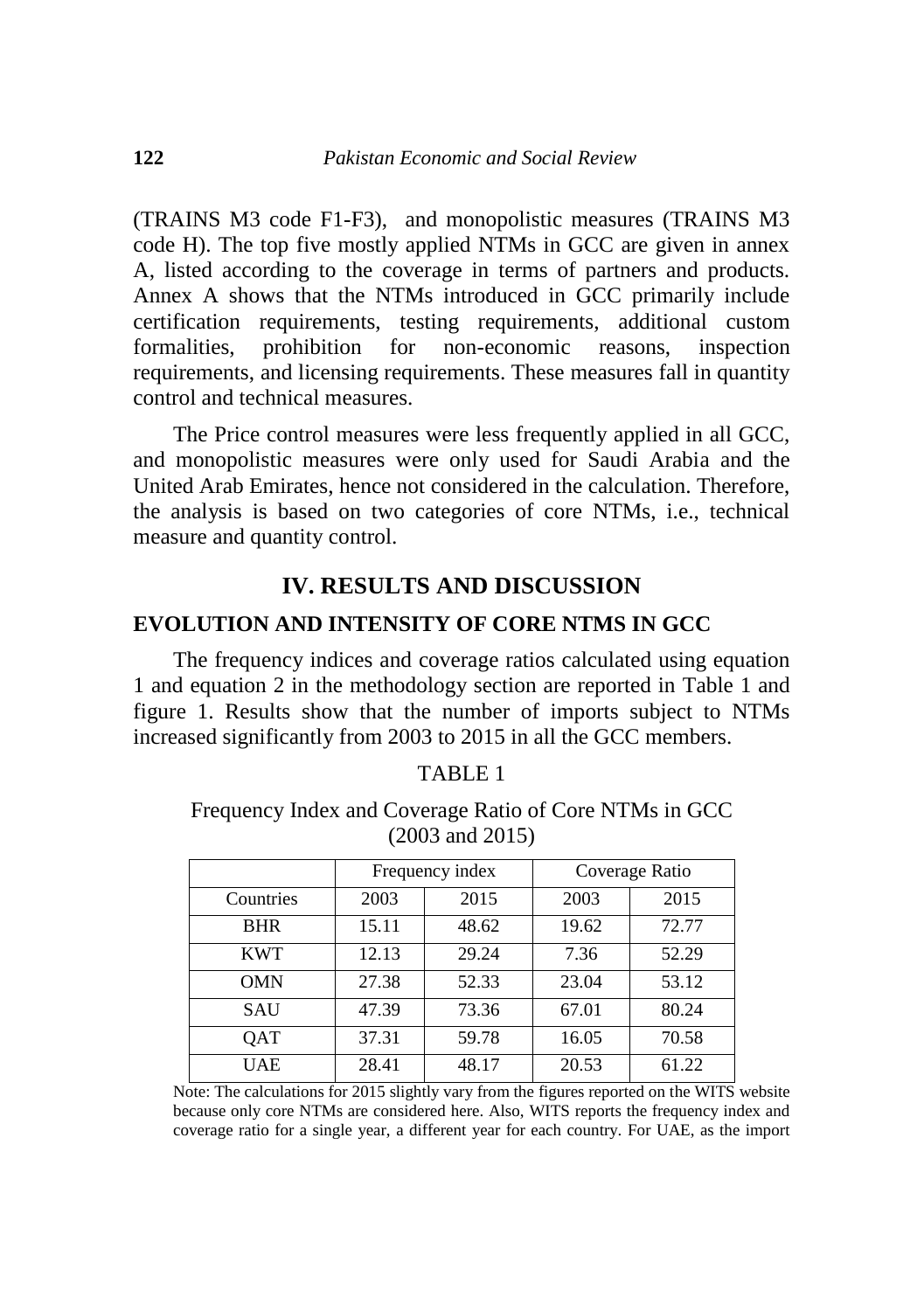data in 2003 was not available in the 6-digit HS level, 2005 import data is used with 2005 NTM data.

The NTMs included in the analysis are introduced from the start date until 2003 and 2015 respectively (see annex-B).

Source: Authors' calculation based on UNCTAD and COMTRADE data

#### Figure 1





Source: Based on Table 1

Figure 1 provides three significant results. The number of imports and import values subject to the core NTMs considered in this paper are highest for Saudi Arabia in 2003 and 2015, followed by Qatar and UAE in 2003 and Bahrain and Qatar in 2015, respectively. Among the GCC members, frequency index and coverage ratio are relatively lower in Oman and Kuwait in both years. In 2003, although the frequency index in Bahrain was almost as low as in Kuwait, it increased significantly. As a result, it became equal to the frequency index of Qatar and the United Arab Emirates in 2015. The increase from 2003 to 2015 is the largest for Bahrain, both in terms of frequency index (33 percent) and coverage ratio (75 percent). This can be seen from annex B that the coverage of existing and new NTMs started increasing after 2004 in Bahrain. Although the frequency index was highest for Saudi Arabia in 2015, the percentage increase from 2003 to 2015 in Saudi Arabia is the lowest, i.e., 26 percent (frequency index) and 13 percent (coverage ratio). From table1 we can see that in 2015 the coverage ratio is higher than the frequency index for all countries in 2015. There are two possible reasons. The first is the products subject to NTMs are imported in large volumes. The second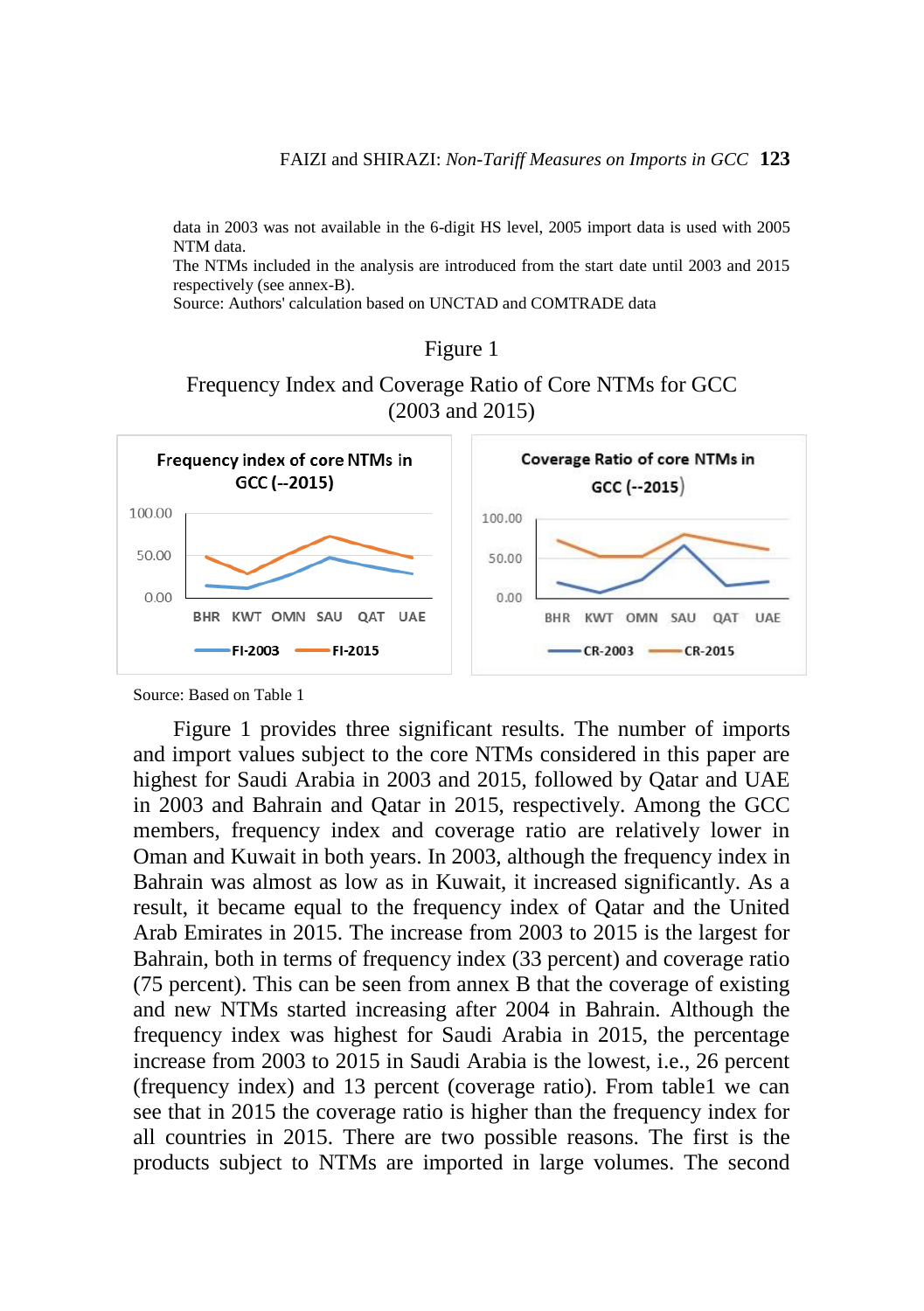reason could be the use of NTMs on mostly traded products for consumer protection. Note that in 2003, the frequency index is higher than the coverage ratio for most GCC. The result shows a high impact of NTMs in 2015 compared to 2003. For Saudi Arabia, the impact was also high for 2003.

The details of core NTMs for each year are provided in Annex  $B^9$  for all GCC members which include;

- Sanitary and phytosanitary measures
- Technical barriers to trade
- Pre-shipment inspection and other formalities
- Non-automatic import licensing, quotas, prohibitions, quantitycontrol measures, and other restrictions other than SPS or TBT measures

Each of the above import measures has sub-categories, constituting 60 measures in all GCC members and the top five mostly applied NTMs are given in Annex A.

Annex B shows that the coverage (in terms of products and partners) of core NTMs significantly increased over the years in all GCC members. Researchers argue that the countries with high per capita income tend to have lower protection than the less developed world. Therefore, we compare the GCC according to income per capita by comparing the GDP per capita and trade subject to NTMs. The per capita income of Saudi Arabi and Bahrain is less than Qatar and the United Arab Emirates, but the import value subject to core NTMs is higher, as shown in fig. 2. Also, Kuwait is the GCC member with the third-highest per capita income, but the frequency index and coverage ratio are the lowest in Kuwait. To conclude that openness increases with increased per capita income, further research is needed to calculate tariff equivalents of NTMs and overall protection, as this paper does not comment on the degree of trade protection in GCC.

 $\overline{a}$ 

<sup>9</sup> Note that the tables given in annex B are reported NTMs that are applicable to products which may or may not be imported.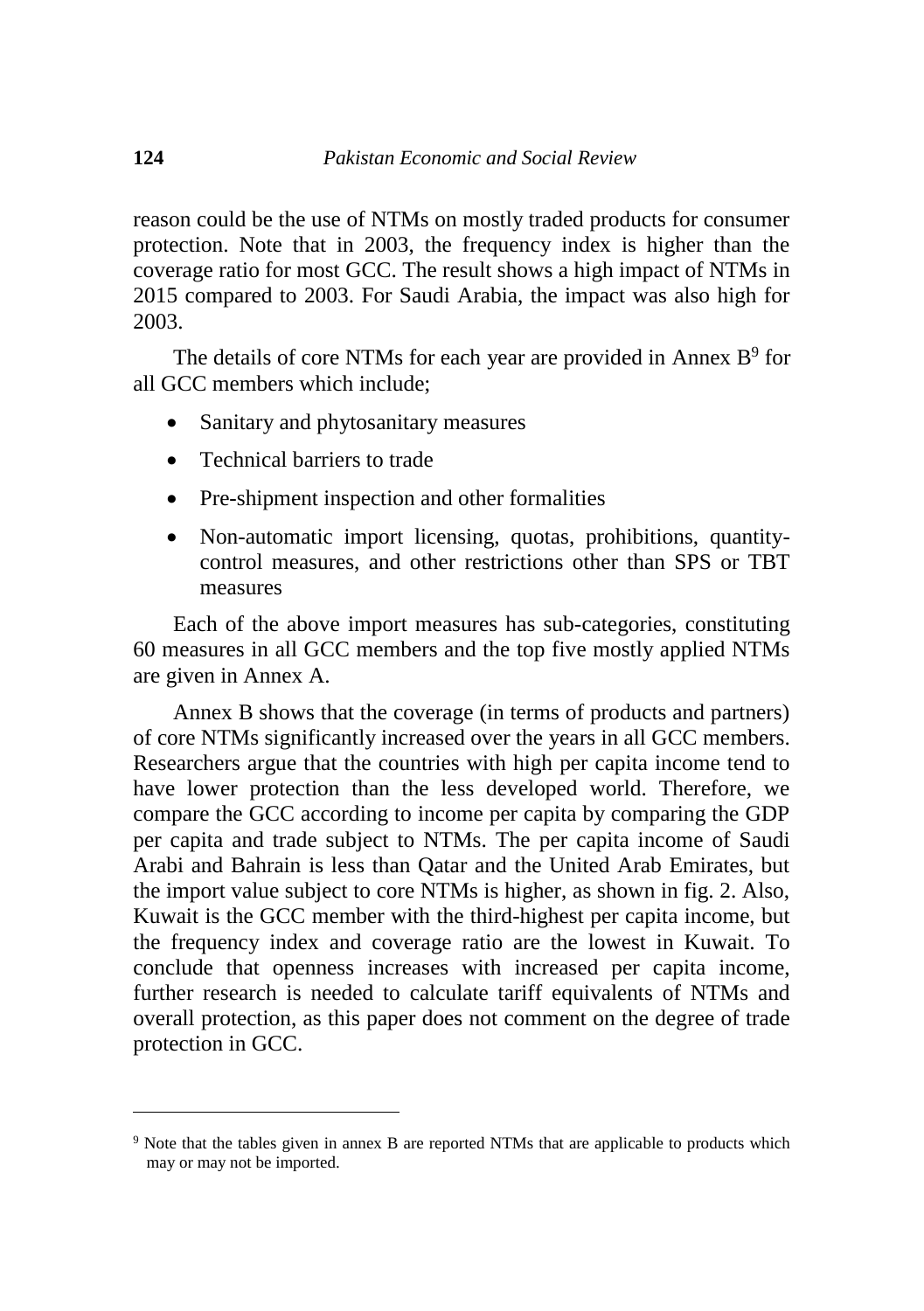

Figure 2

Source: Authors' calculation based on UNCTAD, COMTRADE, and WDI data

Figure 3 gives the breakdown of the core NTMs and their usage in each GCC member. The application of both technical measures and quantity control significantly increased from 2003 to 2015 in all countries. However, the distribution of core NTMs is different across the countries. In Oman, Bahrain, and Kuwait, more products are subject to quantity control measures than technical measures, which can also be seen in annex B. Technical measures are the most widely applied NTMs in Qatar, United Arab Emirates, and Saudi Arabia in 2015.

Note that the coverage ratio for the same measure and product can be higher than the frequency index if the value of those imported products subject to NTM is high and vice versa. This is because it measures the value of imports subject to NTMs. As we can see from fig.3, the number of imports subject to quantity control is highest in Qatar as of 2015 among all GCC countries.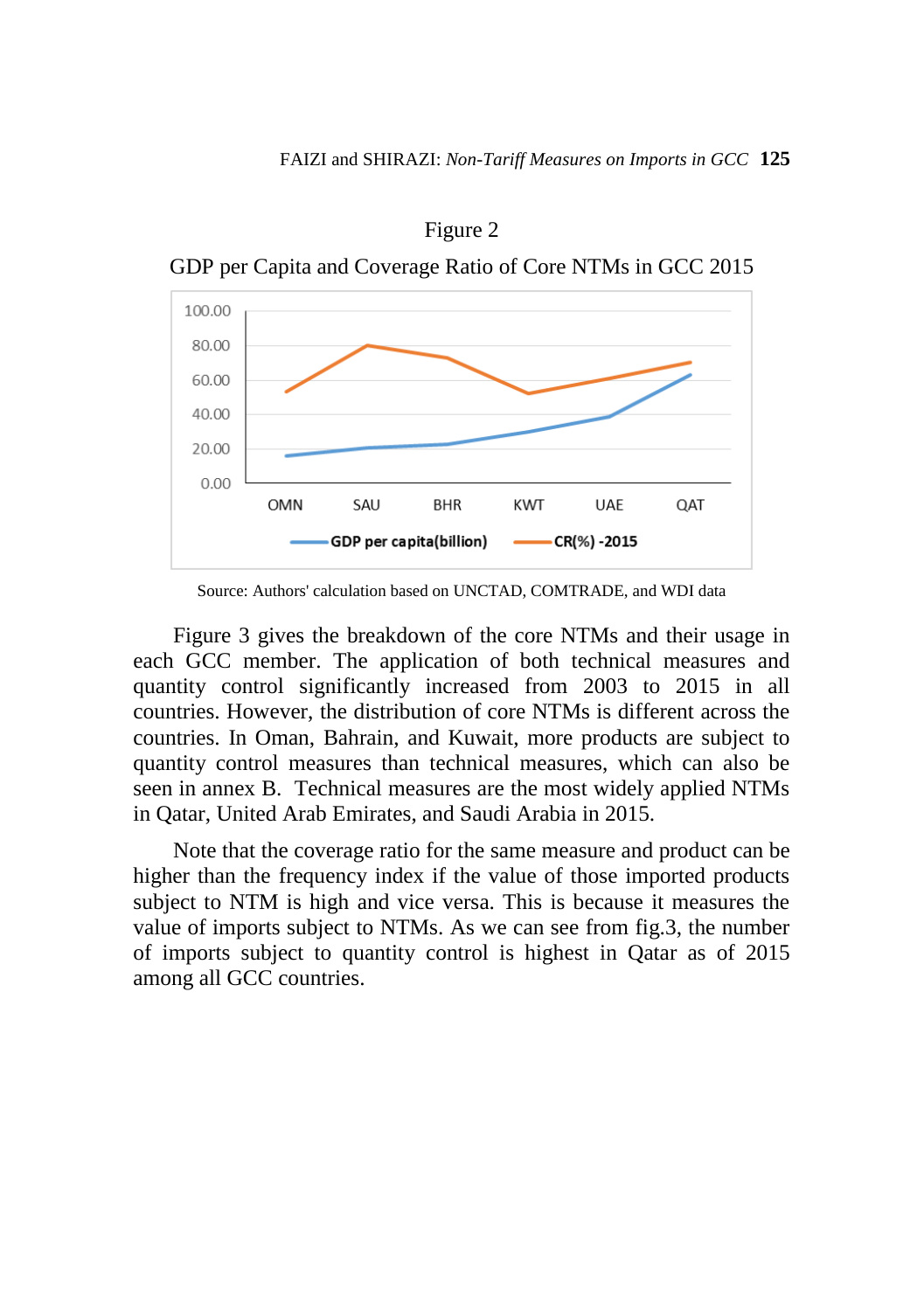

## Figure 3

Incidence of Different Types of Core NTMs Overtime for GCC using Frequency Index



#### Source: Authors' calculation based on UNCTAD and COMTRADE data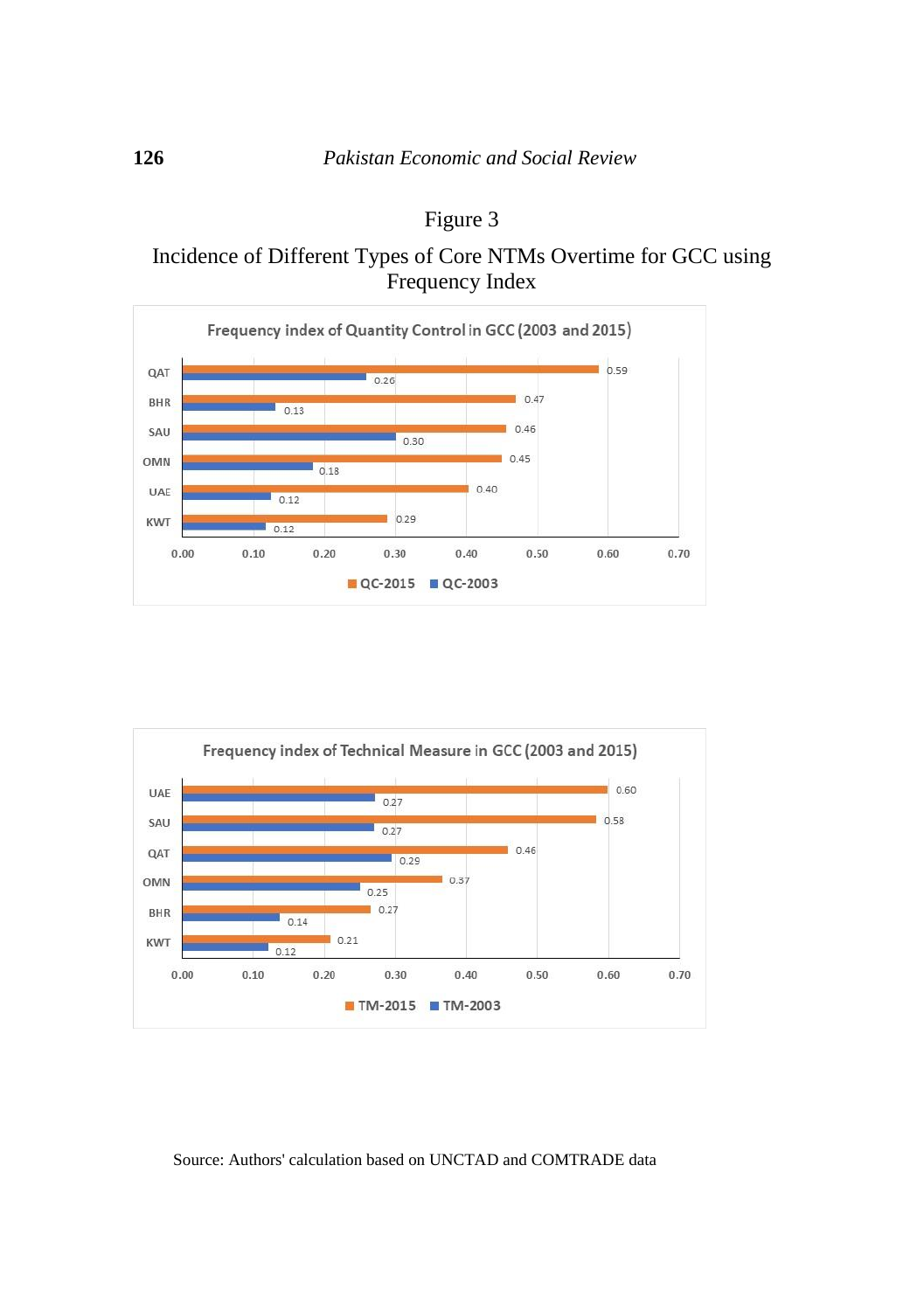\*QC refers to Quantity Control, and TM refers to Technical measures.

However, if we look at Table 2, the coverage ratio shows a different picture. For example, the frequency index of quantity control in Bahrain in 2015 is 47 percent. The coverage ratio is the same as in Qatar, 69 percent, followed by Saudi Arabia's 66 percent. The coverage ratio is higher for Saudi Arabia, but the difference between 2003 and 2015 is insignificant for quantity control and technical measures. This means that the NTMs were introduced earlier in Saudi Arabia and the change from 2003 to 2015 is not that significant compared to other GCC members. Looking at the coverage ratio, we conclude that the import value subject to QC and TM was highest in Saudi Arabia in 2003, almost consistent with the frequency index given in Figure.1 and Table.2 discussed earlier.

Suppose we break down the core NTMs and their application on imports in GCC. In that case, Quantity control is mostly applied in Qatar among GCC, and technical measures are mostly applied in the United Arab Emirates among GCC. The lowest frequency index of QC and TM is in Kuwait, 29 percent and 21 percent, respectively. As shown in Figure 1, the frequency index and coverage ratio of overall imports in 2015 are the lowest in Kuwait among GCC. Table 2 also shows that Qatar's increase in technical measures and quantity controls is highest from 2003 to 2015. This could be due to a rise in protective policies after the financial crisis; as we can see in annex B, Qatar's coverage increased in 2008.

#### TABLE 2

Incidence of Different Types of Core NTMs Overtime for GCC Using Coverage Ratio

| Countries    | <b>Technical Measure</b> |       | <b>Quantitative Control</b> |       |
|--------------|--------------------------|-------|-----------------------------|-------|
|              | 2003                     | 2015  | 2003                        | 2015  |
| Bahrain      | 18.19                    | 32.67 | 8.20                        | 68.79 |
| Kuwait       | 7.36                     | 44.11 | 5.39                        | 47.96 |
| Oman         | 8.31                     | 49.59 | 3.45                        | 34.01 |
| Saudi Arabia | 41.33                    | 60.94 | 50.81                       | 66.98 |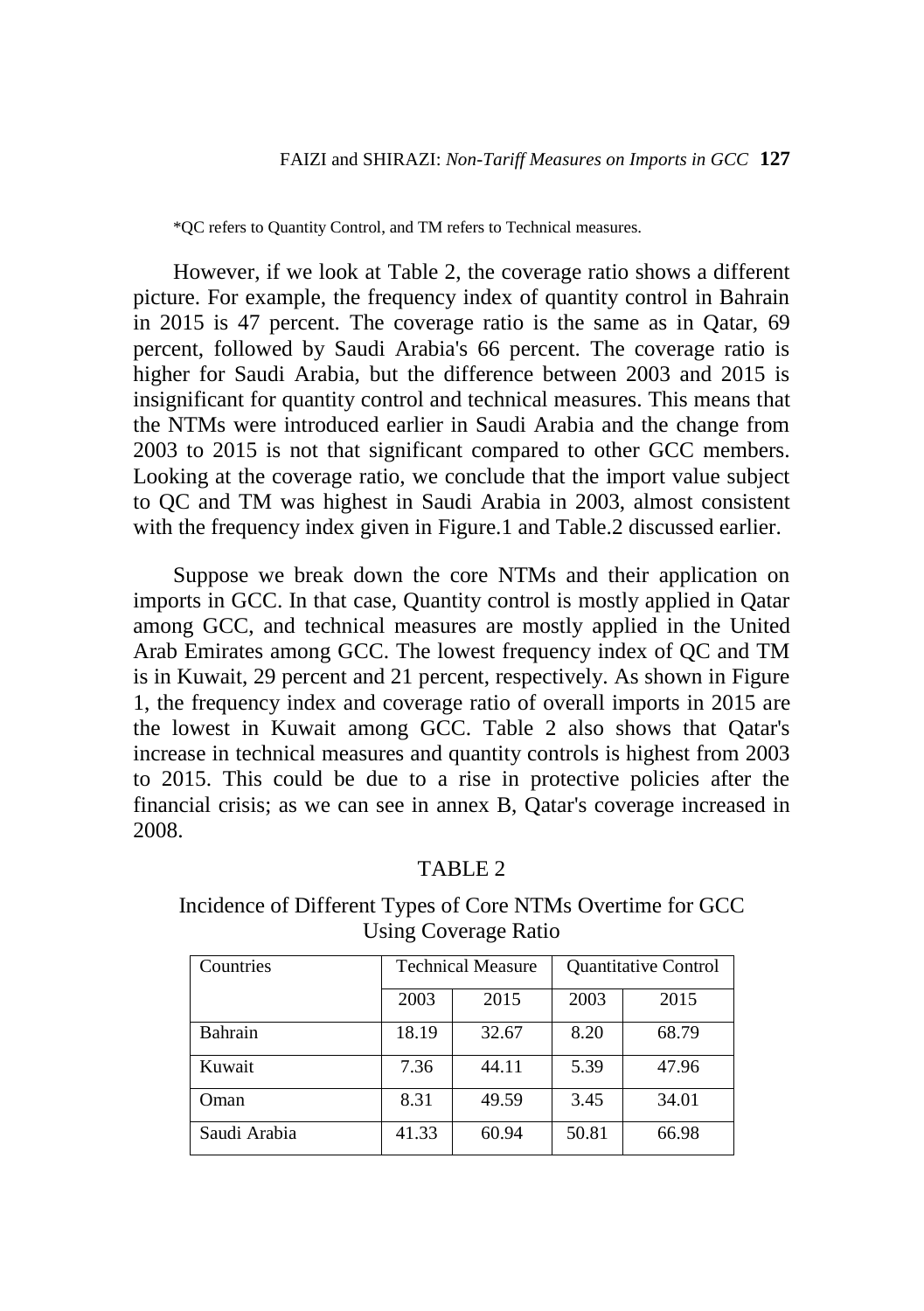| Datar                | 13.94 | 64.35 |      | 69.78 |
|----------------------|-------|-------|------|-------|
| United Arab Emirates | 20.33 | 47.97 | 5.09 | 29.93 |

Source: Authors' calculation based on UNCTAD and COMTRADE data

The core NTMs applied across the sectors in GCC from 2003 to 2015 are given in Table 3. More agriculture products are subject to at least one NTM as compared to manufacturing products<sup>10</sup>. For example, the group vegetable products, including all kinds of vegetables, flowers, spices, cereal grains, flours, groundnuts, oilseeds, etc., have a 100 percent frequency index. On average, less than 50 percent of the manufacturing sector is subject to at least one sub-categories of quantity control  $(33)$ percent) and technical measures (28 percent) than more than 90 percent of agricultural products. More than half of the motor vehicle group (including all types of vehicles, spare parts, and accessories, motorcycles, and bicycles) are subject to quantity control and technical measures within the manufacturing sector. The manufacturing sector's stone and cement product group is exposed to the lowest number of both measures (6 percent for quantity control and 7 percent for technical measures).

#### TABLE 3

Industry Name Technical Measure **Quantity** Control Agricultural Products (HS0 1-24) Live Animals  $(1-5)$  0.99 0.89 Vegetable Products  $(6-14)$  1.00 1.00 Fats and Oils (15) 0.95 0.95 Prepared food stuffs  $(16-24)$  0.99 0.84 Agricultural mean  $0.98$  0.92 Manufacturing products (HS0 25-97) Mineral products (25-27) 0.26 0.26 0.26 Chemical Products (28-38) 0.36 0.46 Rubber and Plastics (39-40) 0.28 0.15

Frequency Index of Core NTMs Across Economic Sectors in GCC (2015)

 $\overline{a}$ 

 $10$  The sectors are separated based on the first 2-digit coding of the products in harmonized system (HS) classification. All products starting from first two-digits 01 to 24 falls in agriculture sectors and the product groups in manufacturing sectors have first 2-digits, starts from 25 and ends at 97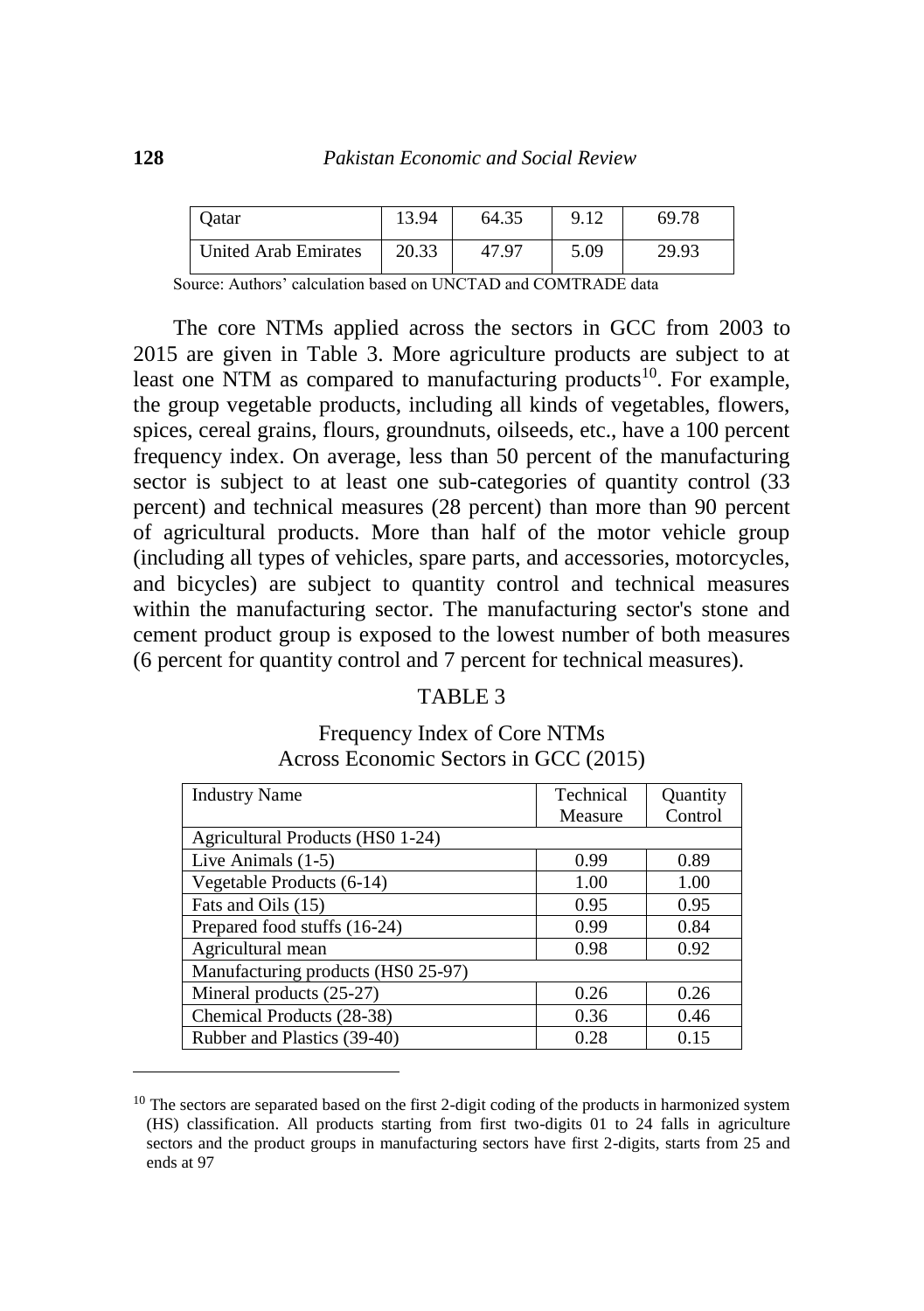| <b>Industry Name</b>                       | Technical | <b>Ouantity</b> |
|--------------------------------------------|-----------|-----------------|
|                                            | Measure   | Control         |
| Raw hide and skins (41-43)                 | 0.38      | 0.64            |
| Wood (44-46)                               | 0.21      | 0.13            |
| Paper (47-49)                              | 0.05      | 0.15            |
| Textile (50-63)                            | 0.36      | 0.27            |
| Footwear $(64-67)$                         | 0.23      | 0.36            |
| Stone and cement (68-70)                   | 0.07      | 0.06            |
| Base metals (71-83)                        | 0.13      | 0.12            |
| Machinery and electrical equipment (84-85) | 0.38      | 0.57            |
| Motor vehicles (86-89)                     | 0.51      | 0.62            |
| Optical and medical instruments (90-92)    | 0.41      | 0.56            |
| Miscellaneous goods (93-97)                | 0.31      | 0.29            |
| Manufacturing mean                         | 0.28      | 0.33            |

Source: Authors' calculation based on UNCTAD and COMTRADE data

Note: The calculation includes all the NTMs introduced from the start date until 2015 which is the latest available year (see annex-B).

The frequency index for both measures for a specific product group does not vary largely, with few exceptions (Rawhide and skins and machinery and electrical equipment). For example, the frequency index of both technical measures and quantity control is low in the paper sector (code 47-49) and high for motor vehicles (code 86-89). However, if we compare both sectors, technical measures are applied more than quantity control in the agriculture sector, and the reverse is true for the manufacturing sector.

## **TARIFF DECLINE IN GCC**

## TABLE 4

## Simple Average Tariff in GCC

| 2003 | 2015 |
|------|------|
| 5.41 | 3.59 |
| 4.82 | 3.86 |
| 6.64 | 3.53 |
| 7.28 | 5.08 |
| 5.12 | 3.68 |
| 4.44 | 4.03 |
|      |      |

Source: WITS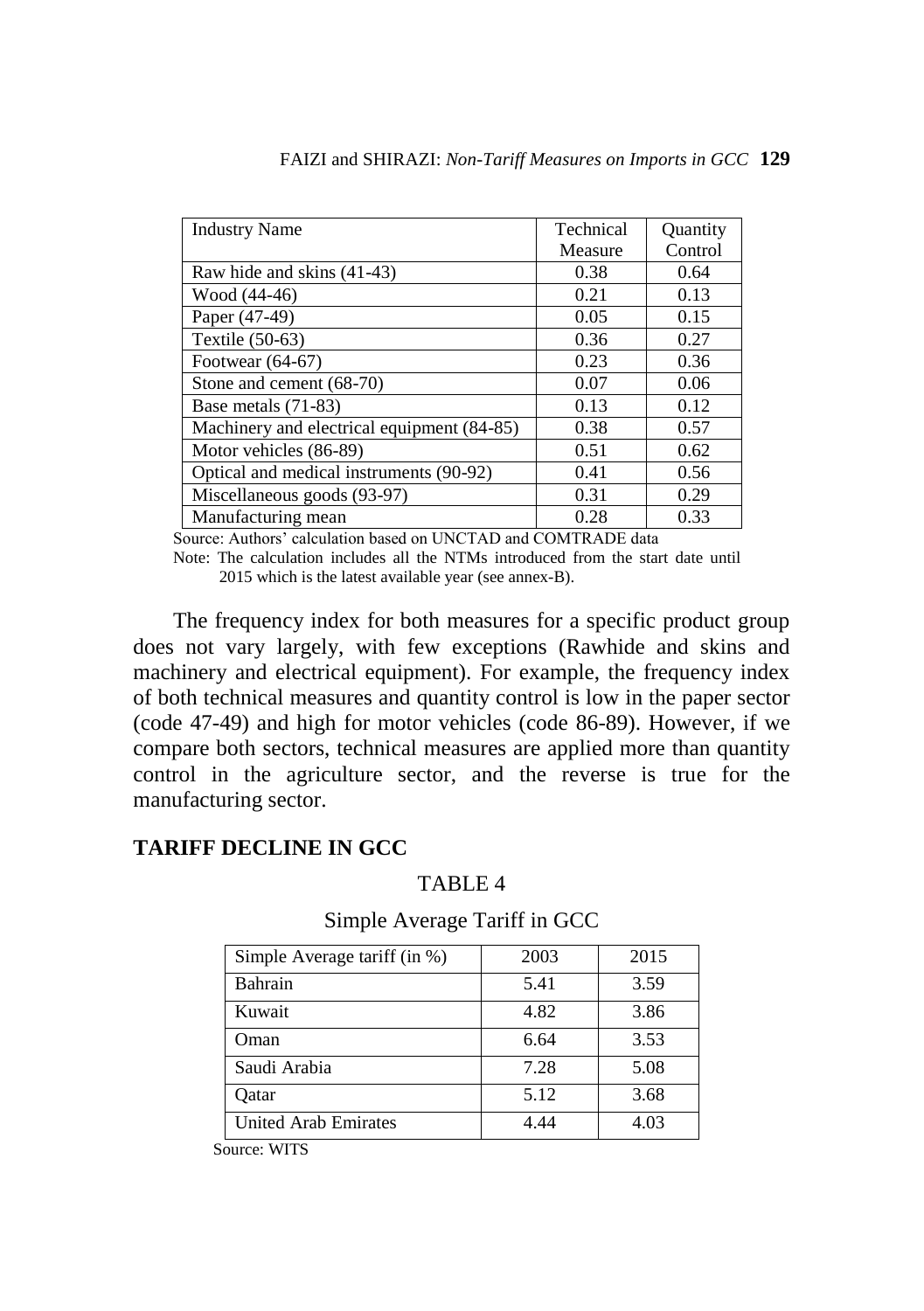During the last decade, tariff has substantially declined globally. The average tariff rate in GCC states was less than 5 percent in 2015. This advocates that tariffs do not establish a trade barrier. They are more transparent than non-tariff measures and easier to monitor. Non-tariff measures, except import quota, are less transparent, and their use is challenging to monitor. It is evident from the previous discussion that the use of NTMs has increased over time in GCC. If we see the GCC tariff changes given in Table 4, the decline is highest in Oman; however, the frequency index and coverage ratio, as discussed earlier, are also lowest in Oman. The decline in tariff from 2003 to 2015 is almost the same in all GCC members, except the United Arab Emirates, where the decline is almost negligible. We conclude that despite the reduction in tariff, the NTMs continued to increase in GCC, consistent with other countries. We may conclude that NTMs, to some extent, are used as a substitute to the tariffs in GCC to protect critical economic sectors. However, establishing that tariffs and NTMs are substitutes needs further investigation and calculation of AVEs of NTMs to compare with tariffs.

### **NTMS IN GCC COMPARED TO HIGH-INCOME NON-GCC COUNTRIES**

Table.5 shows that the number of imports subject to core NTMs increased in high-income countries from 2003 to 2015. The purpose of the comparison is to see the evolution of NTMs in non-GCC countries, which lie within the income range of GCC (with few exceptions), according to the World Bank classification.

The frequency index for technical measure and quantity control is higher in GCC in 2003 than in high-income non-GCC countries. However, the percentage change from 2003 to 2015 is more significant in non-GCC members. For example, in high-income non GCC countries, the increase in frequency index of technical measure and quantity control is 66 percent and 51 percent, compared to 19 percent and 26 percent in GCC members respectively. We conclude that in 2003, the products subject to NTMs were more in GCC than non GCC, but the opposite is true for 2015. Technical measures are the most widely applied NTMs in non GCC. In contrast, both measures are almost equally used in GCC, discussed in Table 2. The quantity control and technical measure do not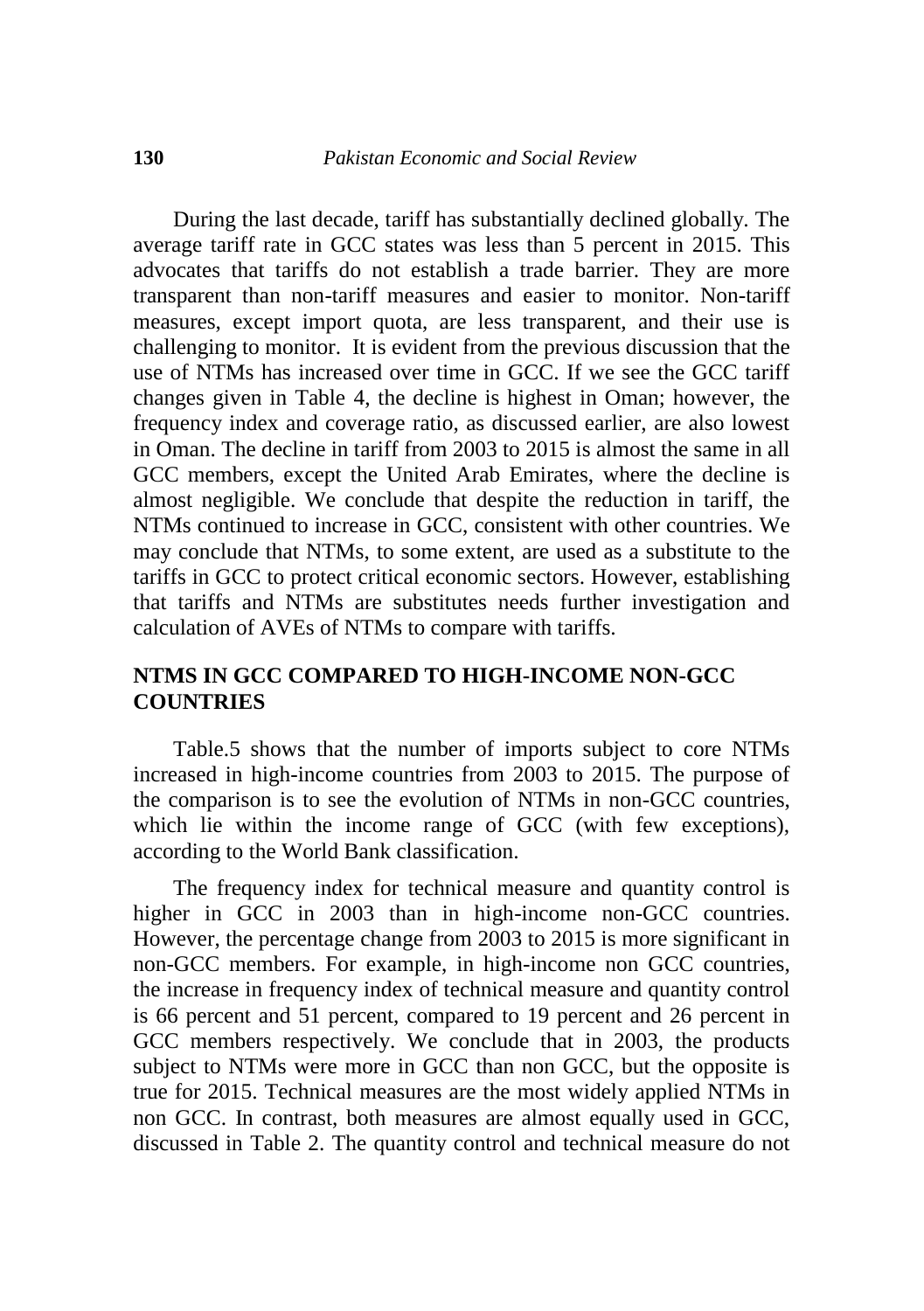vary largely for a given product group. As discussed earlier, the frequency indices of price control and monopolistic measure were negligible, hence not considered in the calculation.

### TABLE 5

## Frequency Index of Core NTMs of the High-Income Groups (2003 and 2015)

| Groups                 | $ISO3**$                                                                                                                                                  | Technical measure |       | <b>Quantity Control</b> |       |
|------------------------|-----------------------------------------------------------------------------------------------------------------------------------------------------------|-------------------|-------|-------------------------|-------|
|                        |                                                                                                                                                           | 2003              | 2015  | 2003                    | 2015  |
| High-income<br>non-GCC | AUS, AUT, BEL, CAN, CHL,<br>CZE, DEU, DNK, ESP, EST,<br>FIN, FRA, GBR, GRC, IRL,<br>ISR, ITA, JPN, KOR, LUX,<br>NLD, NZL, POL, PRT, SVK,<br>SVN, SWE, USA | 3.00              | 69.00 | 1.00                    | 52.00 |
| GCC                    | BHR, KWT, OMN, SAU, OAT,<br><b>UAE</b>                                                                                                                    | 22.51             | 41.44 | 18.17                   | 44.16 |

\*Out of 28 high-income OECD (non-GCC countries), two countries, POL and CHL, fall below the income range, and LUX falls above the range of GCC as of 2015

\*\*For simplicity, code UAE is used for the United Arab Emirates instead of ARE. Country codes used here are available at:

[https://unctadstat.unctad.org/en/Classifications/DimCountries\\_Transcode\\_Iso3166-](https://unctadstat.unctad.org/en/Classifications/DimCountries_Transcode_Iso3166-1_UnctadStat.pdf) [1\\_UnctadStat.pdf](https://unctadstat.unctad.org/en/Classifications/DimCountries_Transcode_Iso3166-1_UnctadStat.pdf)

Source: Author's calculation based on UNCTAD data and the data for OECD is taken from Niu et al. (2018)

## **V. CONCLUSION**

With a decline in tariff in GCC, the intensity and incidence of NTMs increased over time tremendously. The impact of NTMs on imports in GCC was higher in 2015 compared to 2003. Saudi Arabia has the highest frequency index and coverage ratio, considering the technical measures and quantity control as core NTMs. However, the increase in frequency index between 2003 and 2015 is highest in Bahrain. The results show that the NTMs were introduced earlier in Saudi Arabia than Bahrain, where most NTMs evolve after 2004. Kuwait has the lowest frequency index and coverage ratio from 2003-2015, followed by Oman. In Qatar and UAE, more than 50 percent of the imports are subject to core NTMs as of 2015. GCC's industrial breakdown shows that more than 90 percent of the imported agricultural products are subject to core NTMs on average, compared to less than half of the manufacturing products. The average of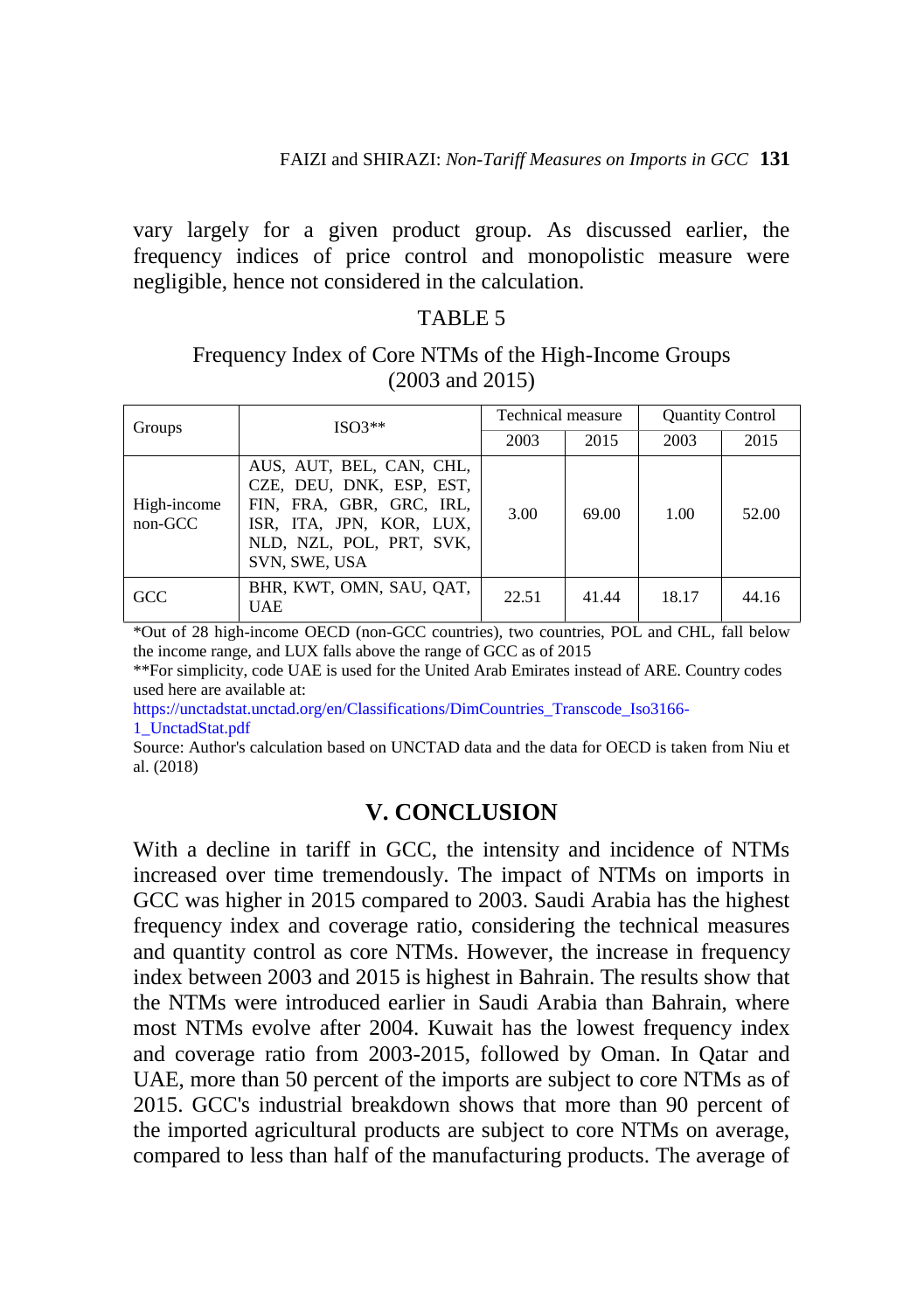each sector shows that the quantity control and technical measures equally apply within the sectors. Availability of food at affordable prices is a crucial priority policy area for GCC. For successful investment in the agriculture sector, GCC needs to review the NTMs imposed on the agriculture sector to ensure food security in the long run. Such policy could be simplifying the custom procedures and removing administrative barriers to reduce import regulations.

If we compare the NTMs in GCC and high-income non-GCC countries, the frequency index was higher in GCC than high-income non-GCC in 2003, while in 2015, the result is the opposite. One of the reasons could be that the high-income non-GCC tends to have more protective trade policies after the 2008 financial crisis. Also, in high-income non-GCC, the technical measures are mostly applied NTMs, while in highincome GCC, quantity control is slightly higher than technical measures.

If we compare core NTMs on imports and GDP per capita, we see mixed results. Some countries have a higher number of imports subject to core NTMs with lesser GDP per capita than other GCC members. The same applies to Kuwait, the third-highest GDP per capita country as of 2015 but has the lowest frequency index and coverage ratio as of 2015.

The paper presents the preliminary statistics to see the evolution of NTMs in GCC. Simplifying the custom procedures is necessary for the current crisis, and open trade can greatly help the economic revival of GCC and trading partners.

However, our paper relies on the preliminary statistics to show the prevalence of NTMs in GCC and does not comment on protection and welfare. The analysis can be extended to calculate the tariff equivalent of the NTMs to see the effect of NTMs on prices. Moreover, the analysis could also be extended to test the substitution between tariff and NTMs. Nevertheless, future research can deal with these limitations.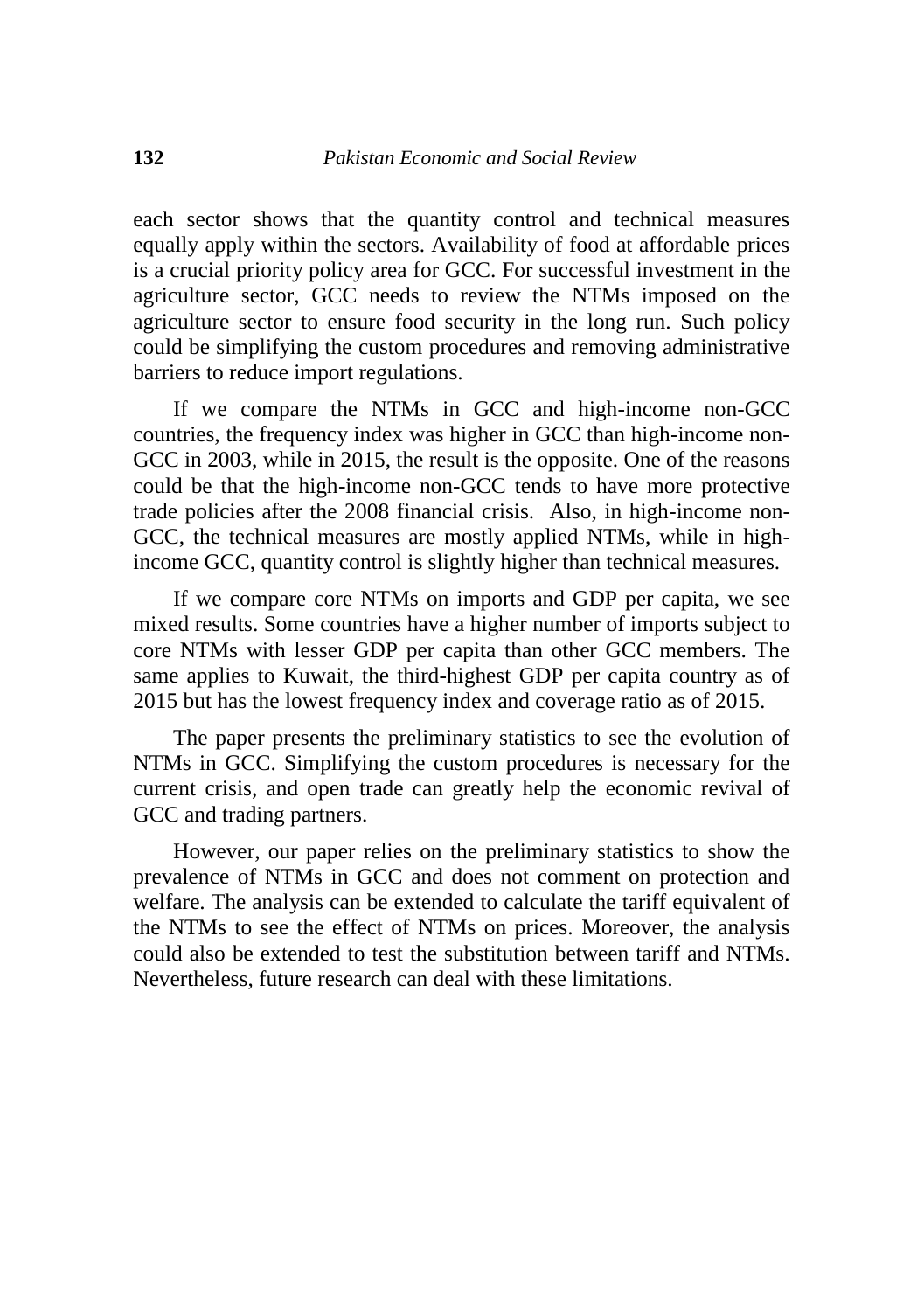### **REFERENCES**

- Ali, S. (2016). Export response to sanitary and phytosanitary measures and technical barriers to trade: Firm-level evidence from a developing country (No. 16/02).
- Bacchetta, M., & Beverelli, C. (2012). Trade and public policies: A closer look at non-tariff measures in the 21st century. In International Trade Forum (No. 3, p. 19). International Trade Centre.
- Boughanmi, H., Al-Shammakhi, A., & Antimiani, A. (2016). Deeper Integration or Wider Integration? the case of Gulf Cooperation Council. Journal of Economic Integration, 206-233.
- Cadot, O., & Gourdon, J. (2016). Non-tariff measures, preferential trade agreements, and prices: new evidence. Review of World Economics, 152(2), 227-249.
- Cadot, O., Gourdon, J., & Van Tongeren, F. (2018). Estimating Ad Valorem Equivalents of Non-Tariff Measures: Combining Price-Based and Quantity-Based Approaches.
- Chadee, D., Roxas, B., & Rogmans, T. (2014). Prospects and Challenges of Free Trade Agreements: Unlocking Business Opportunities in Gulf Co-Operation Council (GCC) Markets. Springer.
- Eibl, F., & Malik, A. (2016). The Politics of Partial Liberalization: Cronyism and Non-Tariff Protection in Mubarak's Egypt.
- Felbermayr, G. J., & Jung, B. (2011). Sorting it out: technical barriers to trade and industry productivity. Open Economies Review, 22(1), 93-117.
- Fernandeshiau, A., Kee, H., & Ozden, C.; May 11, 2020: Free trade now: A case for tariff reductions and non-tariff measures simplifications to fight COVID-19 (coronavirus); https://blogs.worldbank.org/developmenttalk/free-trade-now-case-tariffreductions-and-non-tariff-measures-simplifications-fight
- Fontagné, L., Mitaritonna, C., & Signoret, J. (2016). Estimated tariff equivalents of services NTMs.
- Gourdon, J., & Nicita, A. (2013). A preliminary analysis on newly collected data on non-tariff measures (No. 53). United Nations Conference on Trade and Development.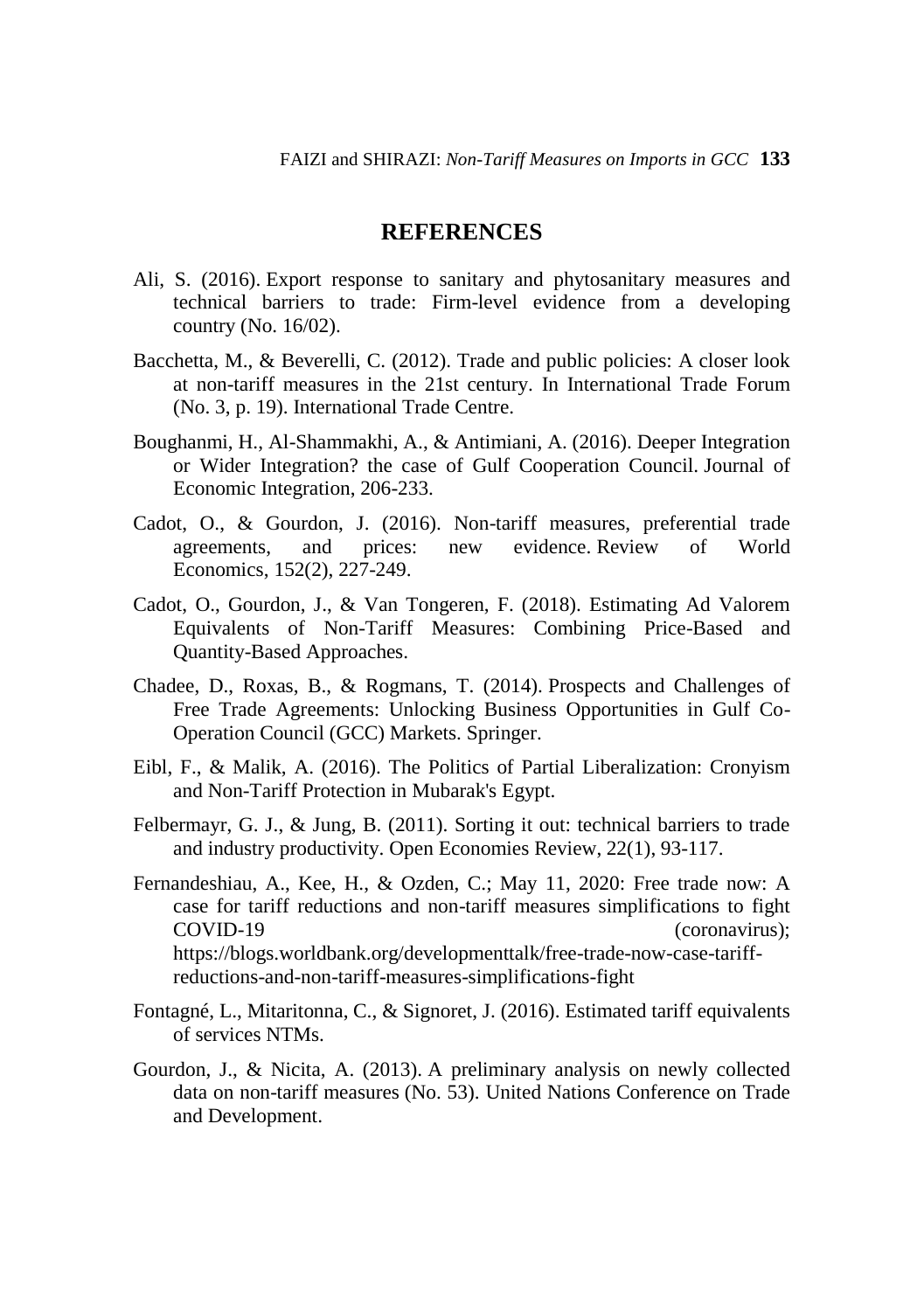- Hu, X., & He, C. (2020). Non-tariff measures, trade deflection, and market expansion of exporters in China. Growth and Change, 51(3), 932-953.
- Kee, H. L., & Nicita, A. (2016, November). Trade frauds, trade elasticities and non-tariff measures. In 5th IMF-World Bank-WTO Trade Research Workshop, Washington, DC, November (Vol. 30).
- Liu, C., Lin, D., Liu, J., & Li, Y. (2019). Quantifying the effects of non-tariff measures on African agri-food exporters. Agrekon, 58(4), 451-471.
- Looi Kee, H., Nicita, A., & Olarreaga, M. (2009). Estimating trade restrictiveness indices. The Economic Journal, 119(534), 172-199.
- Mustafa, A., & Qayyum, A. (2016). Impact of technical barriers to trade on trade between China and Pakistan. The Pakistan Development Review, 235-250.
- Niu, Z., Liu, C., Gunessee, S., & Milner, C. (2018). Non-tariff and overall protection: evidence across countries and over time. Review of World Economics, 154(4), 675-703.
- Tudela-Marco, L., Garcia-Alvarez-Coque, J. M., & Martinez-Gomez, V. (2014). Are non-tariff measures a substitute for tariffs in agricultural trade? Recent evidence from southern Mediterranean countries. Outlook on AGRICULTURE, 43(4), 235-240.
- UNCTAD; (2016) Guidelines to collect data on official non-tariff measures.
- UNCTAD; (2019) International classification of non-tariff measures.
- World Bank, UNCTAD (2018) The unseen impact of non-tariff measures: Insights from a new database.
- World Bank; (2019) Pakistan Trade Strategy Development and Modernizing Trade in Pakistan: A Policy Reform Handbook"
- Yeo, A. D., & Deng, A. (2019). The trade policy effect in international trade: case of Pakistan. Journal of Economic Structures, 8(1), 43.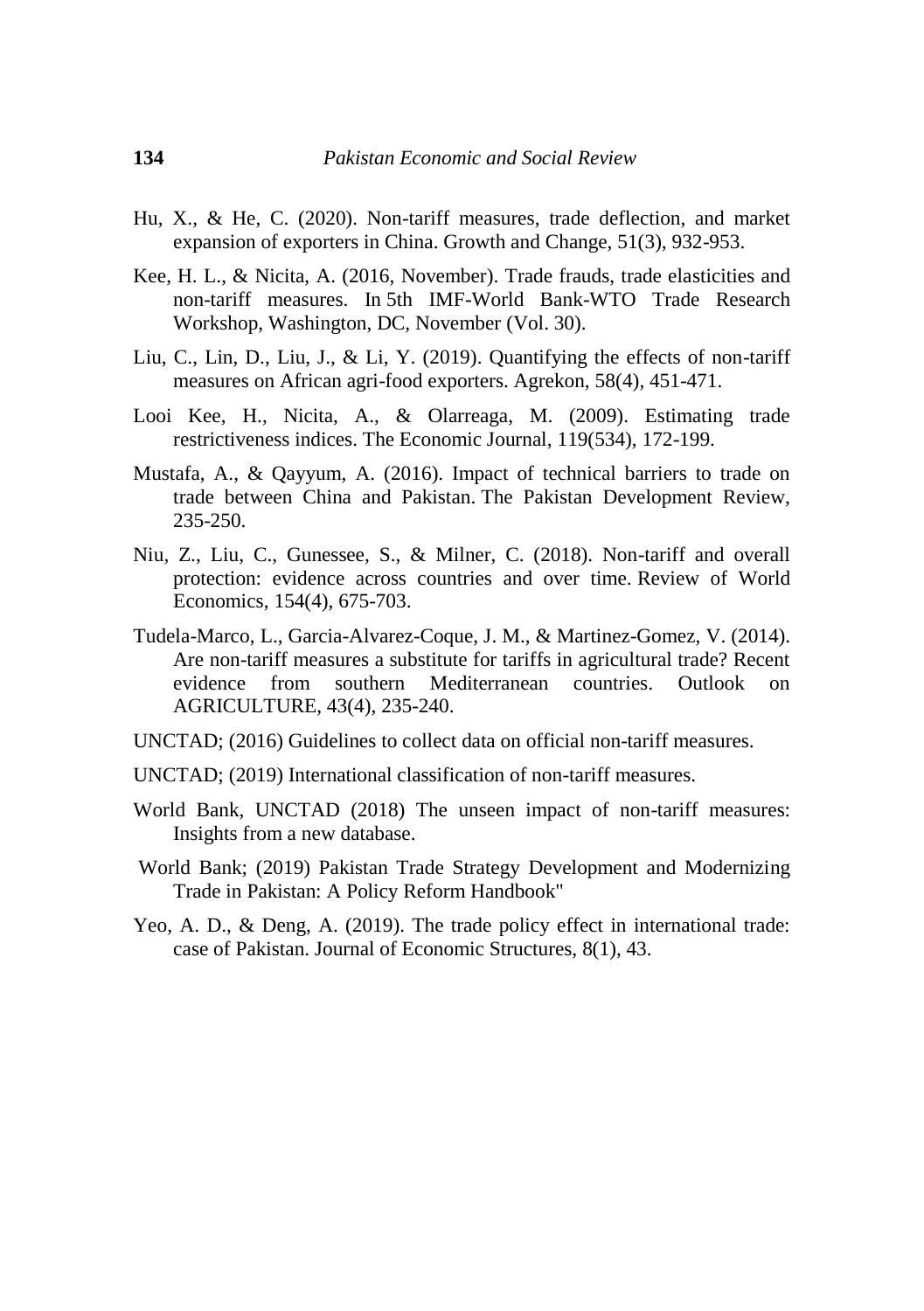#### APPENDIX

## Annex-A Top Five Mostly Applied Non-Tariff Measures in GCC 2015\*

| Countries  | Code            | NTM description                                                       |  |  |  |  |
|------------|-----------------|-----------------------------------------------------------------------|--|--|--|--|
|            | E32             | Prohibition for non-economic reasons                                  |  |  |  |  |
|            | A11             | Prohibitions for sanitary and phytosanitary reasons                   |  |  |  |  |
| <b>BHR</b> | A83             | Certification requirements                                            |  |  |  |  |
|            | <b>B83</b>      | Certification requirements                                            |  |  |  |  |
|            | C9              | Other formalities not elsewhere specified                             |  |  |  |  |
|            | A14             | Authorization requirement for sanitary and phytosanitary reasons for  |  |  |  |  |
|            |                 | importing certain products                                            |  |  |  |  |
| <b>KWT</b> | A84             | Inspection requirements                                               |  |  |  |  |
|            | A83             | Certification requirements                                            |  |  |  |  |
|            | A82             | Testing requirements                                                  |  |  |  |  |
|            | C <sub>4</sub>  | Import monitoring, surveillance and automatic licensing measures      |  |  |  |  |
|            | A82             | Testing requirements                                                  |  |  |  |  |
|            | A83             | Certification requirements                                            |  |  |  |  |
| <b>OMN</b> | A14             | $\frac{1}{2}$                                                         |  |  |  |  |
|            | A84             | Inspection requirements                                               |  |  |  |  |
|            | C <sub>3</sub>  | Requirement to pass through specified port of customs                 |  |  |  |  |
|            | A82             | Testing requirements                                                  |  |  |  |  |
|            | A14             |                                                                       |  |  |  |  |
| <b>OAT</b> | A84             | Inspection requirements                                               |  |  |  |  |
|            | A83             | Certification requirements                                            |  |  |  |  |
|            | $\overline{C}3$ | Requirement to pass through specified port of customs                 |  |  |  |  |
|            | <b>B84</b>      | Inspection requirements                                               |  |  |  |  |
|            | C9              | Other formalities not elsewhere specified                             |  |  |  |  |
|            | E1              | Non-automatic import-licensing procedures other than authorizations   |  |  |  |  |
| SAU        |                 | covered under the chapters on sanitary and phytosanitary measures and |  |  |  |  |
|            |                 | technical barriers to trade                                           |  |  |  |  |
|            | E122            | Requirement to pass through specified port of customs                 |  |  |  |  |
|            | C <sub>4</sub>  | Import monitoring, surveillance and automatic licensing measures      |  |  |  |  |
|            | C <sub>4</sub>  | Import monitoring, surveillance and automatic licensing measures      |  |  |  |  |
|            | E32             | Prohibition for non-economic reasons                                  |  |  |  |  |
| <b>UAE</b> | E1              |                                                                       |  |  |  |  |
|            | A83             | Certification requirements                                            |  |  |  |  |
|            | E112            | Licensing for specified use                                           |  |  |  |  |

Source: Author's calculation based on UNCTAD data

\*NTMs are listed (1 to 5) for each GCC member based on coverage in terms of products and partners and irrespective of imports. The starting year of NTMs is different for each country and the latest data is of 2015.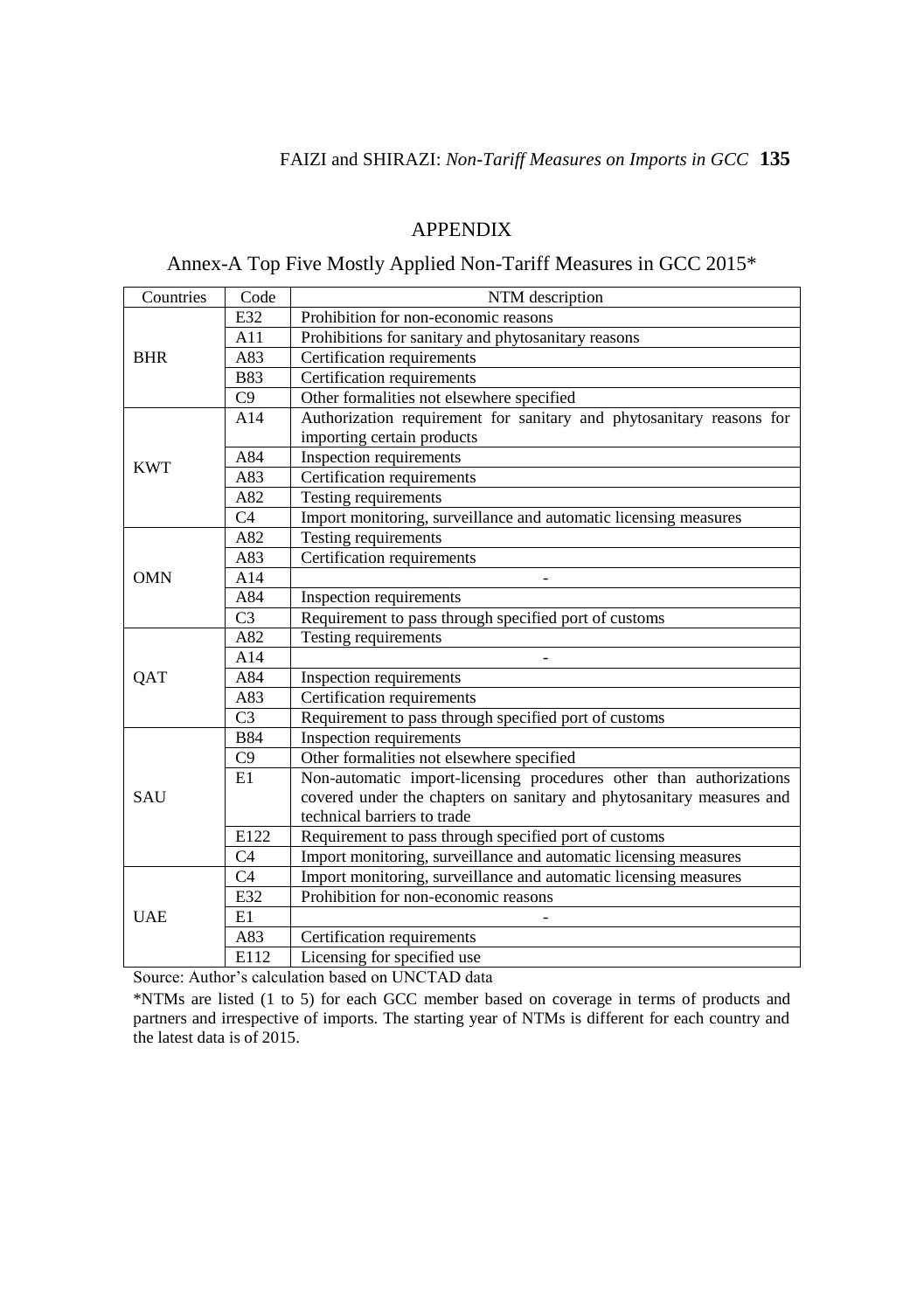# Annex-B Quantity Control (code A1, B1, E1-E3) and Technical Measures (Code A, B, C) Introduced over the Years in GCC

## **1. Bahrain**

 $\sim$ 

|                |                |              | CoreNTMcategory |                | (min)     |  |  |  |  |
|----------------|----------------|--------------|-----------------|----------------|-----------|--|--|--|--|
| Total          | E              | C            | B               | Α              | StartDate |  |  |  |  |
| 2              | $\mathbf{1}$   | $\mathbf{1}$ | 0               | 0              | 1956      |  |  |  |  |
| $1\,$          | $\,1$          | 0            | 0               | 0              | 1974      |  |  |  |  |
| 12             | 0              | 11           | 1               | 0              | 1975      |  |  |  |  |
| 44             | 34             | 0            | 10              | 0              | 1976      |  |  |  |  |
| $\overline{2}$ | 0              | 0            | 0               | $\overline{2}$ | 1979      |  |  |  |  |
| 5,441          | 0              | 778          | $\mathbf{1}$    | 4,662          | 1985      |  |  |  |  |
| 780            | 3              | 0            | 0               | 777            | 1986      |  |  |  |  |
| 340            | 0              | 0            | 0               | 340            | 1987      |  |  |  |  |
| 10             | 0              | 0            | 0               | 10             | 1988      |  |  |  |  |
| 674            | 225            | 149          | 300             | 0              | 1989      |  |  |  |  |
| 115            | 2              | 0            | 113             | 0              | 1990      |  |  |  |  |
| 9              | 3              | 0            | 6               | 0              | 1995      |  |  |  |  |
| 22             | 22             | 0            | 0               | 0              | 1997      |  |  |  |  |
| 124            | 0              | 0            | 0               | 124            | 1999      |  |  |  |  |
| 460            | 0              | 0            | 0               | 460            | 2000      |  |  |  |  |
| $\overline{2}$ | $\overline{2}$ | 0            | 0               | 0              | 2001      |  |  |  |  |
| 359            | 62             | 31           | 59              | 207            | 2002      |  |  |  |  |
| 658            | 0              | $1\,$        | 2               | 655            | 2003      |  |  |  |  |
| 3,241          | 0              | 117          | 0               | 3,124          | 2004      |  |  |  |  |
| 1,934          | 0              | 0            | 1,363           | 571            | 2005      |  |  |  |  |
| 213,965        | 211,495        | 96           | 1,603           | 771            | 2006      |  |  |  |  |
| 48             | 24             | 0            | 24              | 0              | 2007      |  |  |  |  |
| 148            | 0              | 0            | 148             | 0              | 2008      |  |  |  |  |
| 1,593          | 7              | 0            | 0               | 1,586          | 2009      |  |  |  |  |
| 12             | 7              | 0            | 0               | 5              | 2010      |  |  |  |  |
| 1,558          | 0              | 0            | 0               | 1,558          | 2011      |  |  |  |  |
| 970            | 0              | 328          | 0               | 642            | 2012      |  |  |  |  |
| 481            | 0              | 0            | 59              | 422            | 2013      |  |  |  |  |
| 12             | $\overline{2}$ | $\mathbf{1}$ | 3               | 6              | 2014      |  |  |  |  |
| 2,727          | 83             | 772          | 576             | 1,296          | 2015      |  |  |  |  |
| 235,744        | 211,973        | 2,285        | 4,268           | 17,218         | Total     |  |  |  |  |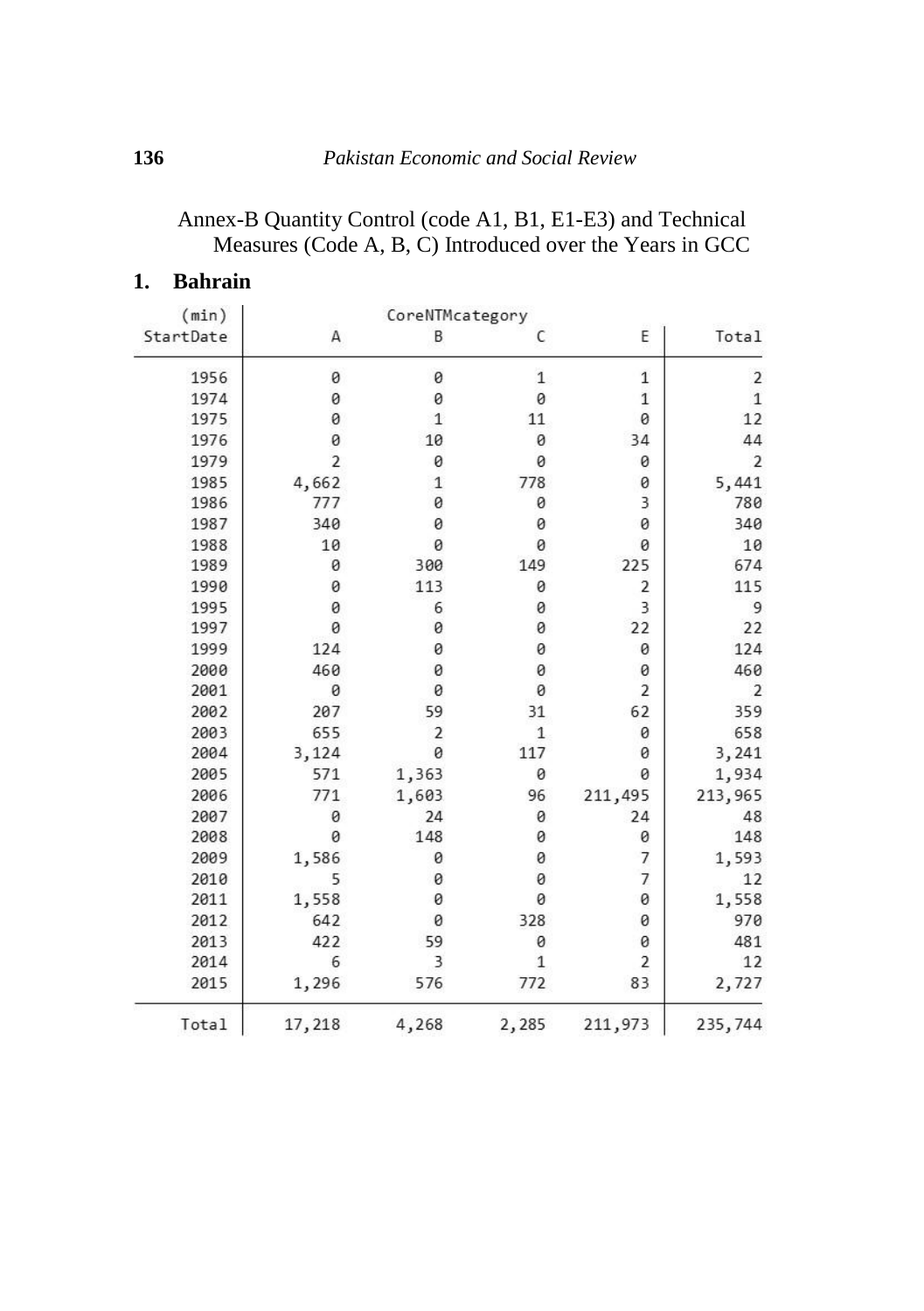# **2. Kuwait**

|                |              |       | CoreNTMcategory |              | (min)     |  |  |  |  |
|----------------|--------------|-------|-----------------|--------------|-----------|--|--|--|--|
| Total          | E            | C     | B               | Α            | StartDate |  |  |  |  |
| 14             | 7            | 0     | 7               | 0            | 1960      |  |  |  |  |
| 26             | 0            | 0     | 0               | 26           | 1964      |  |  |  |  |
| 10             | 0            | 0     | 10              | 0            | 1976      |  |  |  |  |
| 1,216          | 0            | 0     | 0               | 1,216        | 1977      |  |  |  |  |
| 38             | 19           | 0     | 19              | 0            | 1978      |  |  |  |  |
| 138            | 0            | 23    | 115             | 0            | 1980      |  |  |  |  |
| 21             | 7            | 0     | 14              | 0            | 1981      |  |  |  |  |
| 150            | 75           | 0     | 75              | 0            | 1983      |  |  |  |  |
| 75             | 0            | 0     | 75              | 0            | 1988      |  |  |  |  |
| 42             | 21           | 0     | 21              | Θ            | 1989      |  |  |  |  |
| 57             | 38           | 0     | 19              | 0            | 1992      |  |  |  |  |
| 40             | 0            | 0     | 40              | 0            | 1993      |  |  |  |  |
| 20             | 0            | 0     | 10              | 10           | 1995      |  |  |  |  |
| 418            | 59           | 75    | 284             | 0            | 1996      |  |  |  |  |
| 8              | 8            | 0     | 0               | 0            | 1997      |  |  |  |  |
| 64             | 0            | 0     | Θ               | 64           | 1999      |  |  |  |  |
| 8              | 8            | 0     | Θ               | 0            | 2000      |  |  |  |  |
| 28             | 0            | 0     | 0               | 28           | 2001      |  |  |  |  |
| 43             | 0            | 0     | 0               | 43           | 2002      |  |  |  |  |
| 117            | $\mathbf{1}$ | 0     | 0               | 116          | 2003      |  |  |  |  |
| 210            | 207          | 0     | 0               | 3            | 2004      |  |  |  |  |
| $\overline{4}$ | 0            | 0     | 0               | 4            | 2005      |  |  |  |  |
| 88             | 10           | 1     | 20              | 57           | 2006      |  |  |  |  |
| 15             | 0            | 0     | 0               | 15           | 2007      |  |  |  |  |
| 54             | 6            | 0     | 0               | 48           | 2009      |  |  |  |  |
| 59             | 29           | 0     | 29              | $\mathbf{1}$ | 2010      |  |  |  |  |
| 143            | 0            | 0     | 0               | 143          | 2011      |  |  |  |  |
| 9,097          | 779          | 0     | 777             | 7,541        | 2012      |  |  |  |  |
| 12             | 0            | 0     | 0               | 12           | 2013      |  |  |  |  |
| 3              | 0            | 0     | Θ               | 3            | 2014      |  |  |  |  |
| 20,451         | 1,765        | 4,070 | Θ               | 14,616       | 2015      |  |  |  |  |
| 32,669         | 3,039        | 4,169 | 1,515           | 23,946       | Total     |  |  |  |  |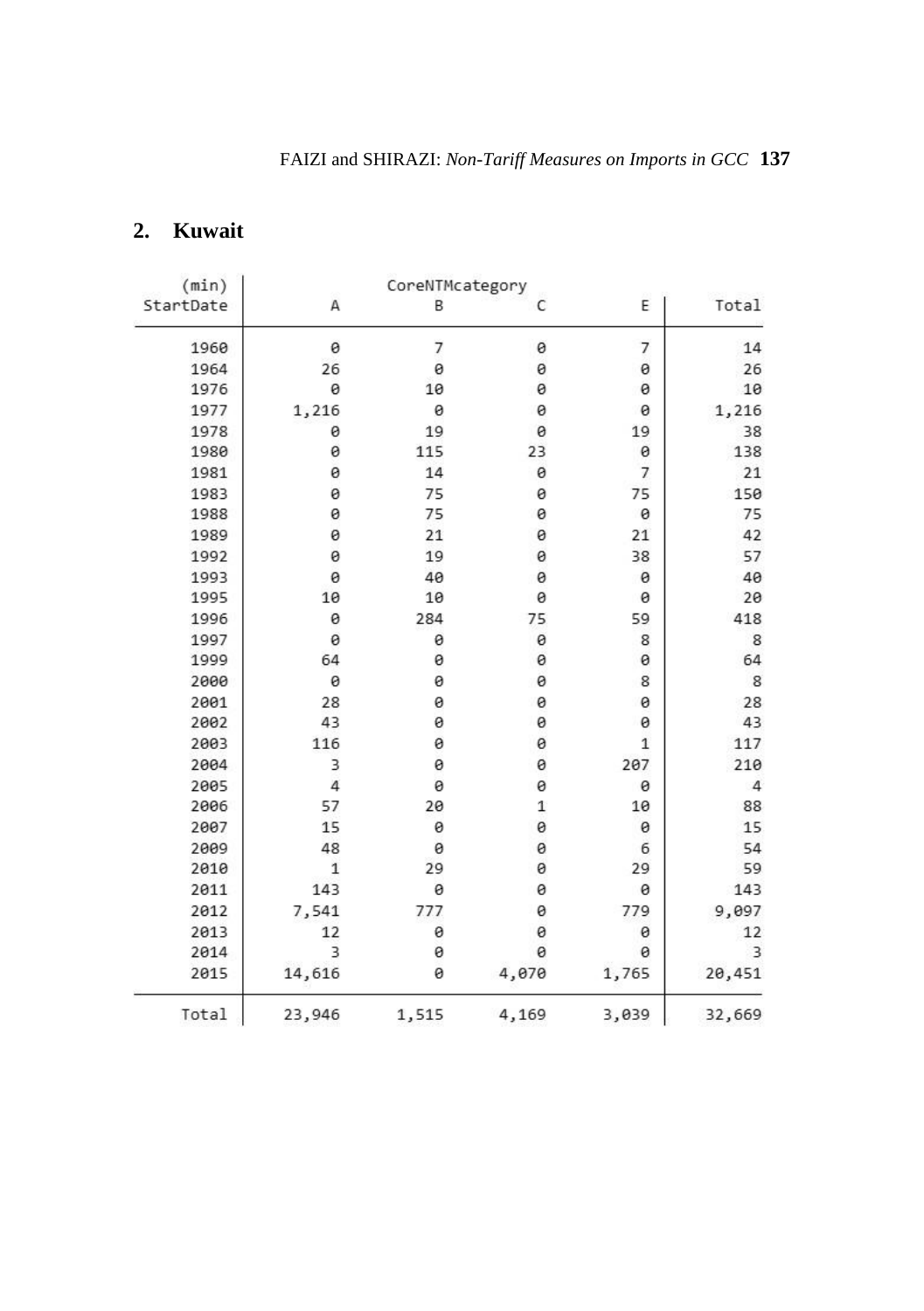# **3. Oman**

|                         |              |       | CoreNTMcategory |              | (min)     |
|-------------------------|--------------|-------|-----------------|--------------|-----------|
| Total                   | E            | C     | B               | А            | StartDate |
| 5                       | 5            | 0     | 0               | 0            | 1977      |
| $\mathbf 1$             | $\mathbf{1}$ | 0     | 0               | 0            | 1983      |
| $\overline{\mathbf{c}}$ | $\mathbf{1}$ | 0     | 1               | 0            | 1984      |
| $\overline{2}$          | 1            | 0     | $\mathbf{1}$    | 0            | 1985      |
| 40                      | 17           | 0     | 23              | 0            | 1986      |
| 2                       | 0            | 0     | 2               | 0            | 1987      |
| $\overline{2}$          | $\mathbf{1}$ | 0     | $\mathbf{1}$    | 0            | 1988      |
| 19                      | 19           | 0     | 0               | 0            | 1989      |
| 41                      | 38           | 0     | 3               | 0            | 1990      |
| 215                     | 0            | 0     | 214             | $\mathbf{1}$ | 1995      |
| 136                     | 0            | 0     | 68              | 68           | 1996      |
| 1,213                   | 19           | 0     | 1,194           | 0            | 1997      |
| 290                     | 0            | 0     | 4               | 286          | 1998      |
| 643                     | 643          | 0     | 0               | 0            | 1999      |
| 15,577                  | 73           | 2,442 | 174             | 12,888       | 2000      |
| 2                       | 0            | 0     | 2               | 0            | 2001      |
| 2,307                   | 34           | 0     | 145             | 2,128        | 2004      |
| 1,935                   | 0            | 0     | 0               | 1,935        | 2005      |
| 384                     | 26           | 25    | 93              | 240          | 2006      |
| 528                     | 408          | 0     | 0               | 120          | 2007      |
| 1,959                   | 9            | 0     | 0               | 1,950        | 2008      |
| 92                      | 44           | 0     | 48              | 0            | 2009      |
| 872                     | 822          | 0     | 10              | 40           | 2010      |
| 89                      | 18           | 0     | 31              | 40           | 2011      |
| 100                     | 0            | 0     | 20              | 80           | 2012      |
| 649                     | 253          | 0     | 396             | 0            | 2013      |
| 80                      | 0            | 0     | 0               | 80           | 2014      |
| 238                     | 35           | 0     | $\overline{2}$  | 201          | 2015      |
| 27,423                  | 2,467        | 2,467 | 2,432           | 20,057       | Total     |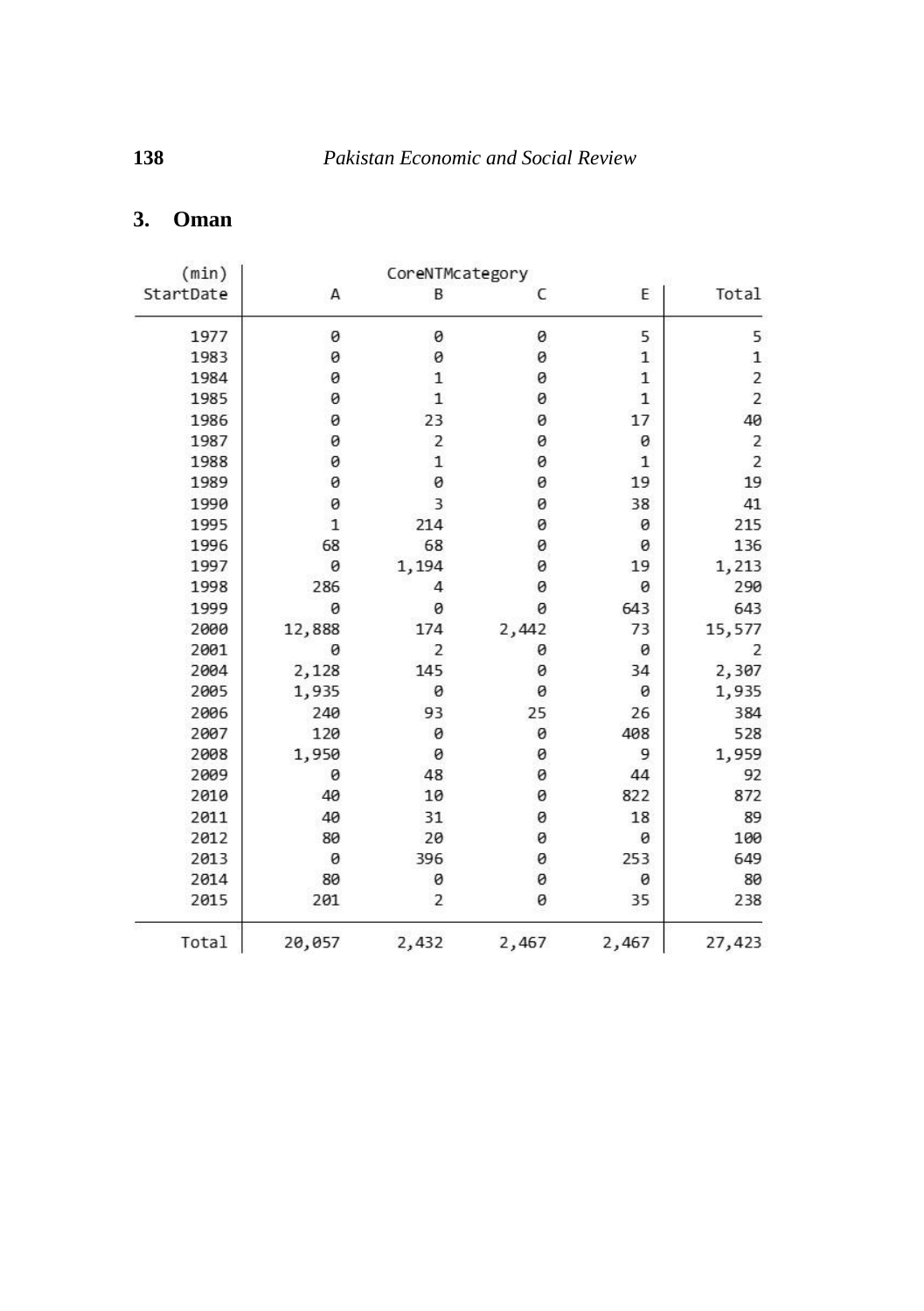| (min)     |                | CoreNTMcategory |       |              |                |
|-----------|----------------|-----------------|-------|--------------|----------------|
| StartDate | Α              | B               | C     | E            | Total          |
| 1978      | 0              | 30              | 0     | 0            | 30             |
| 1979      | 0              | 0               | 0     | 19           | 19             |
| 1980      | 0              | 0               | 0     | 7            | 7              |
| 1983      | 0              | 0               | 0     | 3            | 3              |
| 1986      | 51             | 936             | 0     | 0            | 987            |
| 1987      | 0              | 144             | 0     | 78           | 222            |
| 1990      | 777            | 0               | 0     | 0            | 777            |
| 1991      | 682            | 708             | 0     | 667          | 2,057          |
| 1992      | 432            | 134             | 0     | 84           | 650            |
| 1993      | 427            | 430             | 0     | 0            | 857            |
| 1995      | 0              | $\overline{4}$  | 0     | 0            | $\overline{4}$ |
| 1996      | 0              | 579             | 0     | 0            | 579            |
| 1997      | 0              | 8               | 0     | 0            | 8              |
| 1998      | $\overline{7}$ | 50              | 0     | 0            | 57             |
| 1999      | 5              | 4               | 0     | 0            | 9              |
| 2000      | $\overline{1}$ | 101             | 0     | 0            | 102            |
| 2001      | $\overline{a}$ | 82              | 0     | 278          | 362            |
| 2002      | 0              | 2               | 0     | 49           | 51             |
| 2003      | 2,035          | 10              | 0     | 0            | 2,045          |
| 2005      | 25             | 874             | 0     | 2,256        | 3,155          |
| 2006      | $\overline{4}$ | 23              | 0     | 22           | 49             |
| 2007      | 0              | 30              | 0     | $\mathbf{1}$ | 31             |
| 2008      | 13,895         | 2               | 2,442 | 0            | 16,339         |
| 2011      | 0              | 44              | 0     | 41           | 85             |
| 2013      | 0              | 207             | 75    | 0            | 282            |
| 2015      | 0              | 7               | 0     | 0            | 7              |
| Total     | 18,343         | 4,409           | 2,517 | 3,505        | 28,774         |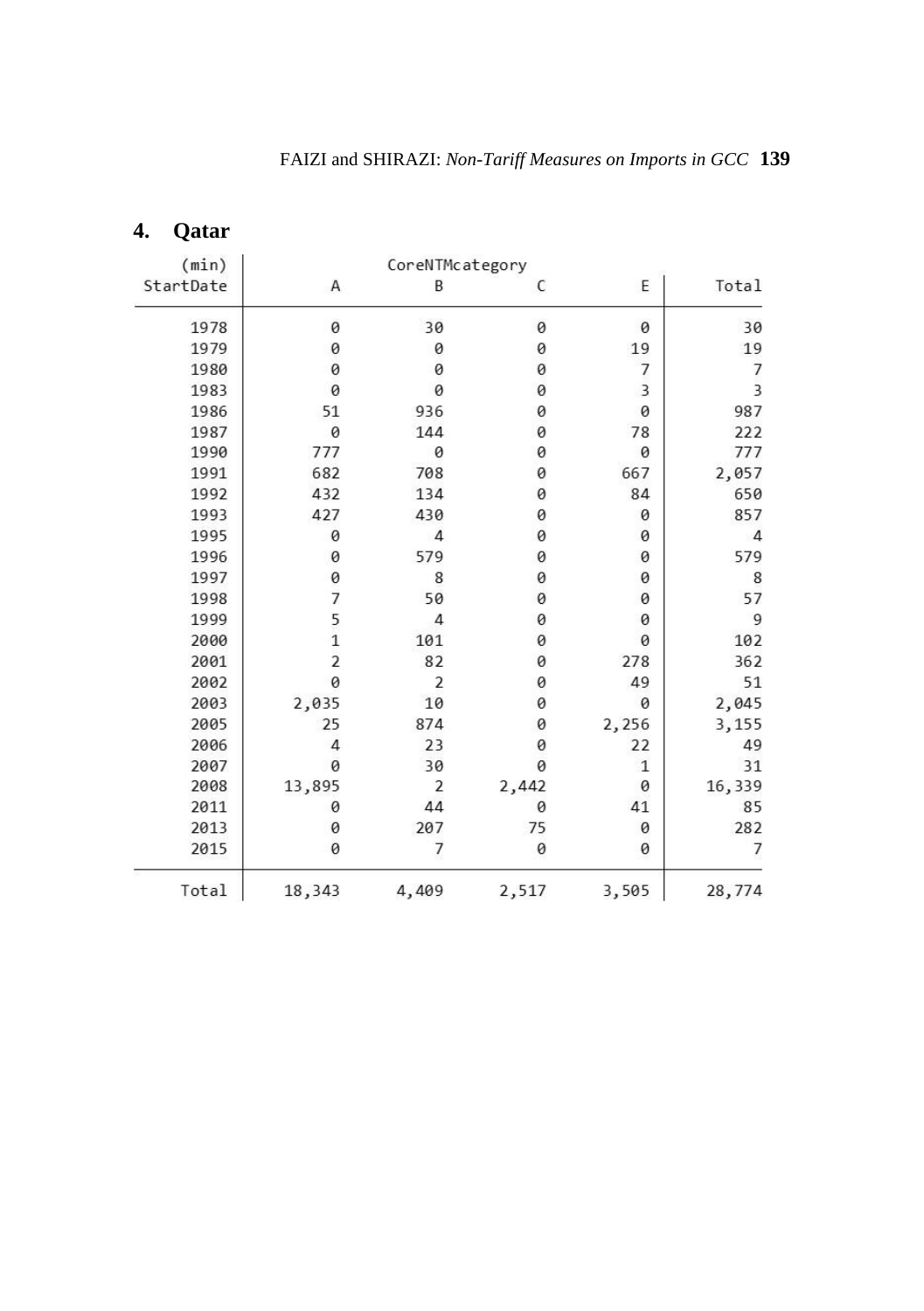|              |                |       | (min)<br>CoreNTMcategory |        |           |  |  |  |
|--------------|----------------|-------|--------------------------|--------|-----------|--|--|--|
| Total        | E              | C     | B                        | Α      | StartDate |  |  |  |
| 1,786        | 2              | 1,784 | 0                        | 0      | 1948      |  |  |  |
| 15           | 15             | 0     | 0                        | 0      | 1952      |  |  |  |
| $\mathbf{1}$ | 1              | 0     | 0                        | 0      | 1954      |  |  |  |
| 18           | 18             | 0     | 0                        | 0      | 1955      |  |  |  |
| 60           | 0              | 60    | 0                        | 0      | 1956      |  |  |  |
| 780          | 0              | 0     | 3                        | 777    | 1970      |  |  |  |
| 69           | 0              | 0     | 69                       | 0      | 1972      |  |  |  |
| 90           | 0              | 0     | 0                        | 90     | 1976      |  |  |  |
| 23           | 0              | 0     | 23                       | 0      | 1981      |  |  |  |
| 163          | 23             | 46    | 94                       | 0      | 1985      |  |  |  |
| 1,780        | $\overline{2}$ | 359   | 708                      | 711    | 2000      |  |  |  |
| 159          | 51             | 16    | 92                       | 0      | 2001      |  |  |  |
| 1,990        | 1,187          | 0     | 0                        | 803    | 2002      |  |  |  |
| 2,494        | 0              | 418   | 0                        | 2,076  | 2003      |  |  |  |
| 353          | 75             | 0     | 278                      | 0      | 2004      |  |  |  |
| 2,560        | 134            | 71    | 250                      | 2,105  | 2005      |  |  |  |
| 19,997       | 10,063         | 4,960 | 4,974                    | 0      | 2006      |  |  |  |
| 402          | 36             | 36    | 330                      | 0      | 2007      |  |  |  |
| 145          | 0              | 39    | 0                        | 106    | 2009      |  |  |  |
| 13,071       | 0              | 24    | 12,813                   | 234    | 2010      |  |  |  |
| 449          | 29             | 118   | 166                      | 136    | 2011      |  |  |  |
| 2,800        | 49             | 130   | 0                        | 2,621  | 2012      |  |  |  |
| 134          | 0              | 134   | 0                        | 0      | 2013      |  |  |  |
| 336          | 0              | 112   | 221                      | 3      | 2014      |  |  |  |
| 5,218        | 66             | 49    | 242                      | 4,861  | 2015      |  |  |  |
| 54,893       | 11,751         | 8,356 | 20,263                   | 14,523 | Total     |  |  |  |

# **5. Saudi Arabia**